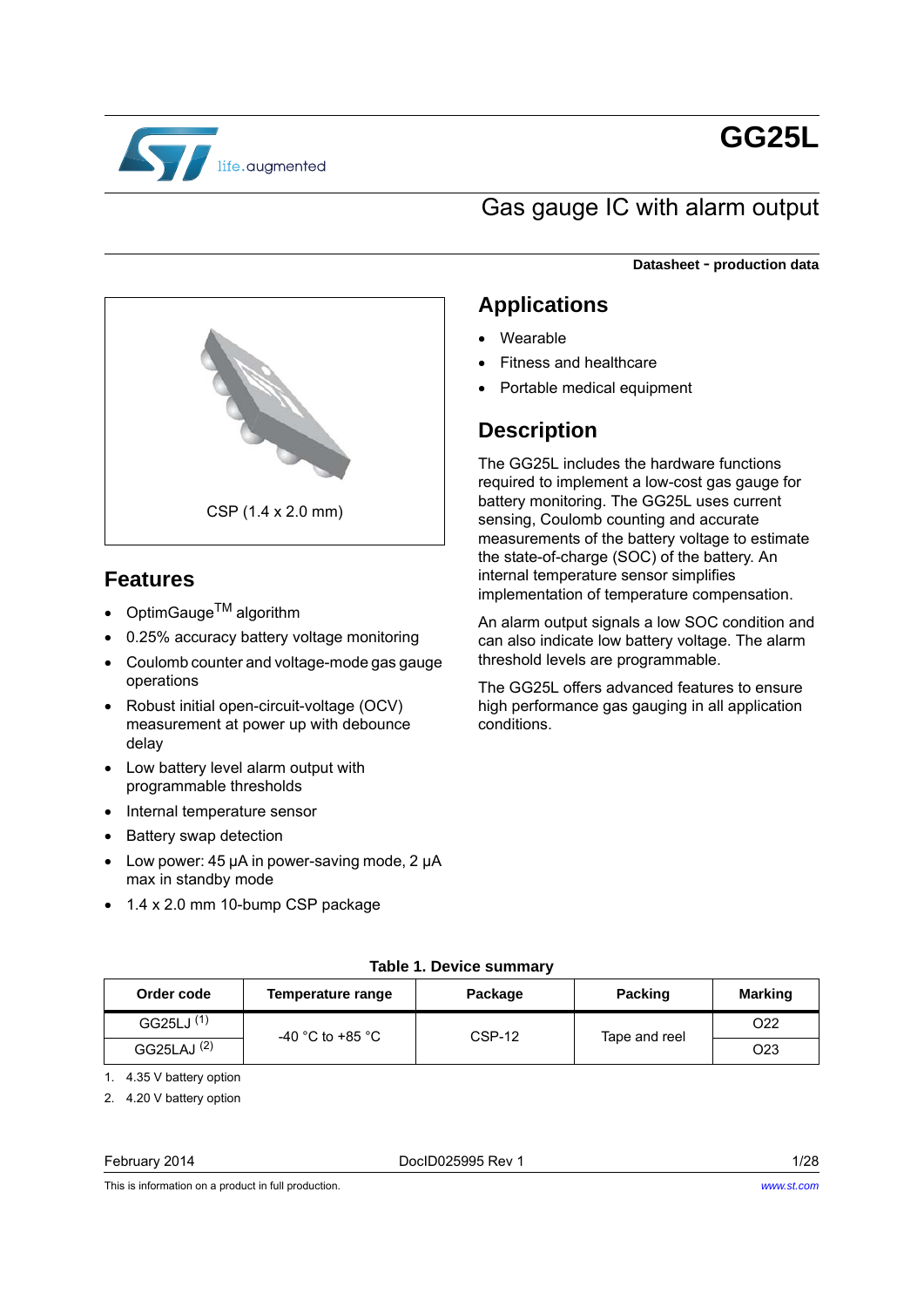## **Contents**

| 1                |     |       |                                                        |  |  |  |  |
|------------------|-----|-------|--------------------------------------------------------|--|--|--|--|
| $\boldsymbol{2}$ |     |       |                                                        |  |  |  |  |
| 3                |     |       | Absolute maximum ratings and operating conditions  4   |  |  |  |  |
| 4                |     |       |                                                        |  |  |  |  |
| 5                |     |       |                                                        |  |  |  |  |
| 6                |     |       |                                                        |  |  |  |  |
|                  | 6.1 |       |                                                        |  |  |  |  |
|                  |     | 6.1.1 |                                                        |  |  |  |  |
|                  |     | 6.1.2 |                                                        |  |  |  |  |
|                  |     | 6.1.3 |                                                        |  |  |  |  |
|                  |     | 6.1.4 |                                                        |  |  |  |  |
|                  | 6.2 |       |                                                        |  |  |  |  |
|                  |     | 6.2.1 |                                                        |  |  |  |  |
|                  |     | 6.2.2 |                                                        |  |  |  |  |
|                  |     | 6.2.3 |                                                        |  |  |  |  |
|                  | 6.3 |       |                                                        |  |  |  |  |
|                  | 6.4 |       |                                                        |  |  |  |  |
|                  | 6.5 |       | Improving accuracy of the initial OCV measurement with |  |  |  |  |
|                  |     | 6.5.1 |                                                        |  |  |  |  |
| 7                |     |       |                                                        |  |  |  |  |
|                  | 7.1 |       |                                                        |  |  |  |  |
|                  | 7.2 |       |                                                        |  |  |  |  |
|                  |     | 7.2.1 |                                                        |  |  |  |  |
|                  |     | 7.2.2 |                                                        |  |  |  |  |
| 8                |     |       |                                                        |  |  |  |  |
| 9                |     |       |                                                        |  |  |  |  |
| 2/28             |     |       | DocID025995 Rev 1                                      |  |  |  |  |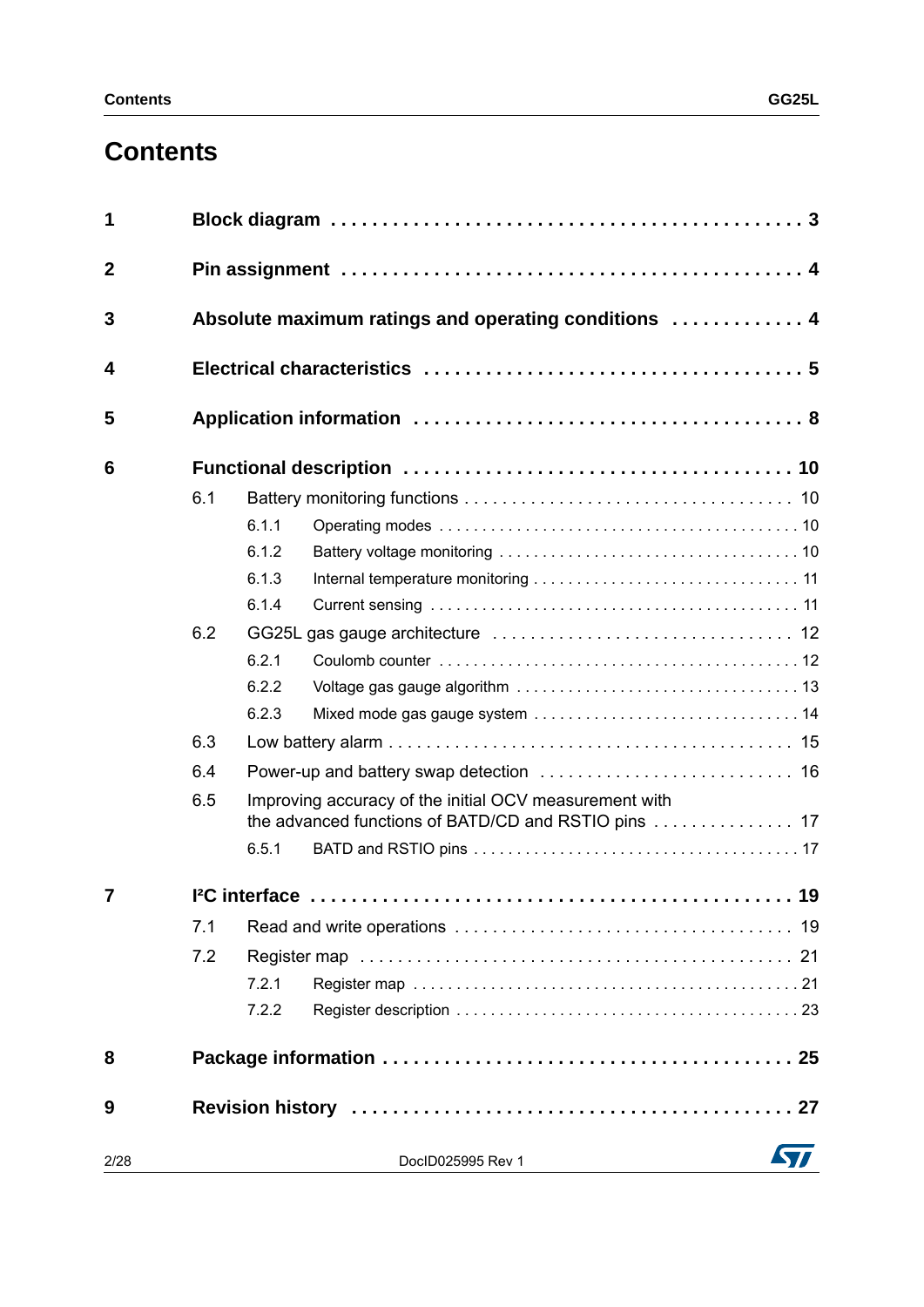## <span id="page-2-0"></span>**1 Block diagram**



**Figure 1. GG25L internal block diagram**

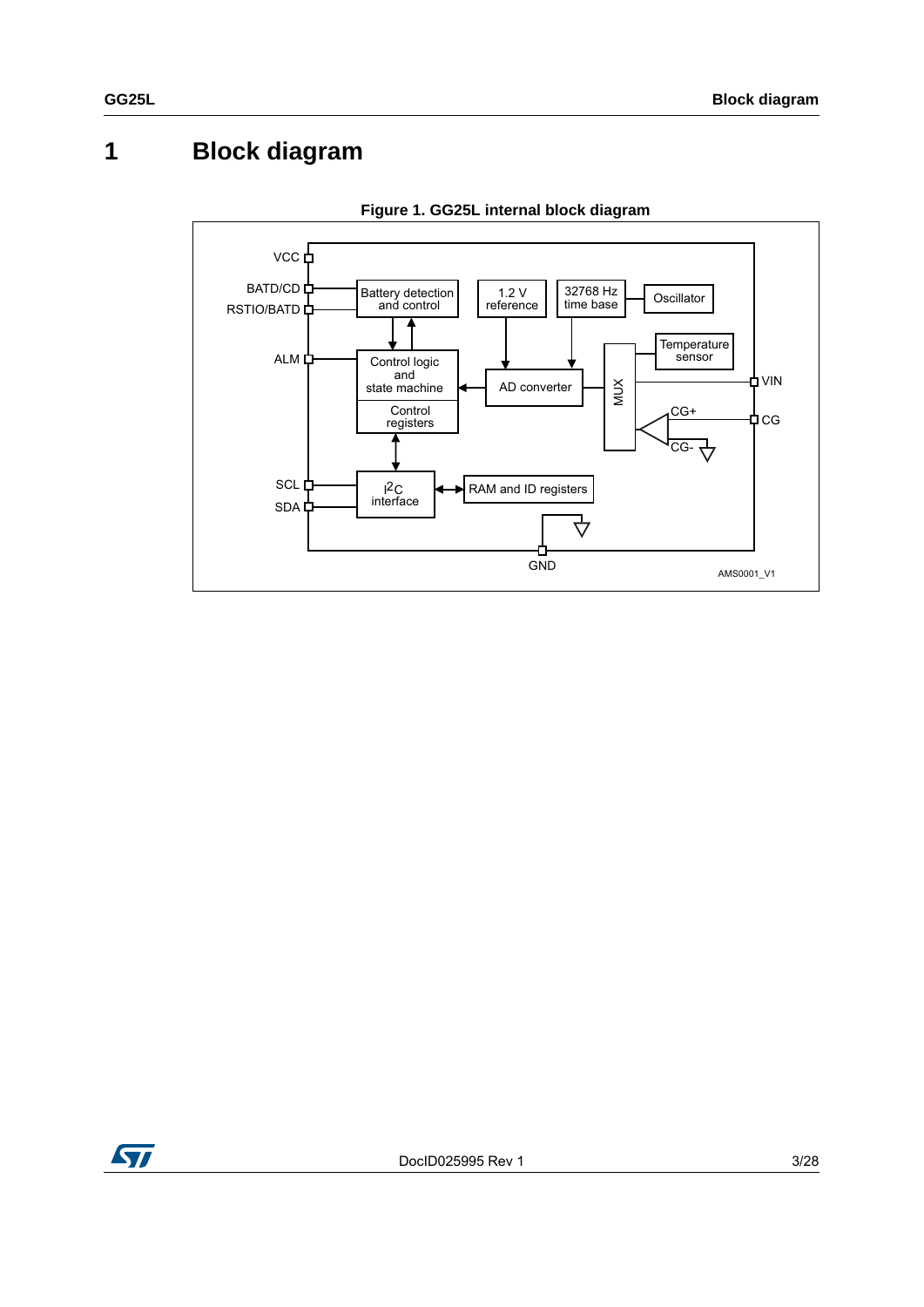## <span id="page-3-0"></span>**2 Pin assignment**

| <b>Pin</b><br>$n^{\circ}$ | <b>CSP</b><br>bump | Pin name     | Type <sup>(1)</sup>          | <b>Function</b>                                                          |  |
|---------------------------|--------------------|--------------|------------------------------|--------------------------------------------------------------------------|--|
| 1                         | A <sub>1</sub>     | <b>ALM</b>   | I/OD                         | Alarm signal output, open drain,<br>external pull-up with resistor       |  |
| $\overline{2}$            | <b>B1</b>          | <b>SDA</b>   | I/OD                         | $I2C$ serial data                                                        |  |
| 3                         | C <sub>1</sub>     | SCL          | $\mathsf{L}$                 | <sup>2</sup> C serial clock                                              |  |
| 4                         | D <sub>1</sub>     | GND          | Ground                       | Analog and digital ground                                                |  |
| 5                         | D <sub>2</sub>     | NC.          | $\qquad \qquad \blacksquare$ | NC.                                                                      |  |
| 6                         | D <sub>3</sub>     | CG           | ΙA                           | Current sensing input                                                    |  |
| 7                         | C <sub>3</sub>     | <b>RSTIO</b> | I/OD                         | Reset sense input & reset control output (open drain)                    |  |
| 8                         | <b>B2</b>          | BATD/CD      | I/OA                         | Battery charge inhibit (active high output)<br>Battery detection (input) |  |
| 9                         | B <sub>3</sub>     | <b>VCC</b>   | Supply                       | Power supply                                                             |  |
| 10                        | A <sub>3</sub>     | <b>VIN</b>   | ΙA                           | Battery voltage sensing input                                            |  |

1.  $I = input$ ,  $0 = output$ ,  $OD = open$  drain,  $A = analog$ ,  $D = digital$ ,  $NC = not$  connected

## <span id="page-3-1"></span>**3 Absolute maximum ratings and operating conditions**

| lable J. Absolute maximum ratings |                                                 |              |      |  |  |  |
|-----------------------------------|-------------------------------------------------|--------------|------|--|--|--|
| Symbol                            | <b>Parameter</b>                                | Value        | Unit |  |  |  |
| $V_{CCMAX}$                       | Maximum voltage on $V_{CC}$ pin                 | 6            | v    |  |  |  |
| $V_{10}$                          | Voltage on I/O pins                             | $-0.3$ to 6  |      |  |  |  |
| $\mathsf{T}_{\textsf{STG}}$       | Storage temperature                             | $-55$ to 150 | °C   |  |  |  |
| $\mathsf{T}_4$                    | Maximum junction temperature                    | 150          |      |  |  |  |
| <b>ESD</b>                        | Electrostatic discharge (HBM: human body model) |              | k٧   |  |  |  |

**Table 3. Absolute maximum ratings**

#### **Table 4. Operating conditions**

| Symbol           | <b>Parameter</b>                                      | <b>Value</b>  | Unit |  |
|------------------|-------------------------------------------------------|---------------|------|--|
| $V_{\rm CC}$     | Operating supply voltage on V <sub>CC</sub>           | 2.7 to 4.5    |      |  |
| V <sub>MIN</sub> | Minimum voltage on $V_{CC}$ for RAM content retention | 2.0           |      |  |
| <b>LOPER</b>     | Operating free air temperature range                  | $-40$ to 85   | °C   |  |
| PERF             |                                                       | $-20$ to $70$ |      |  |

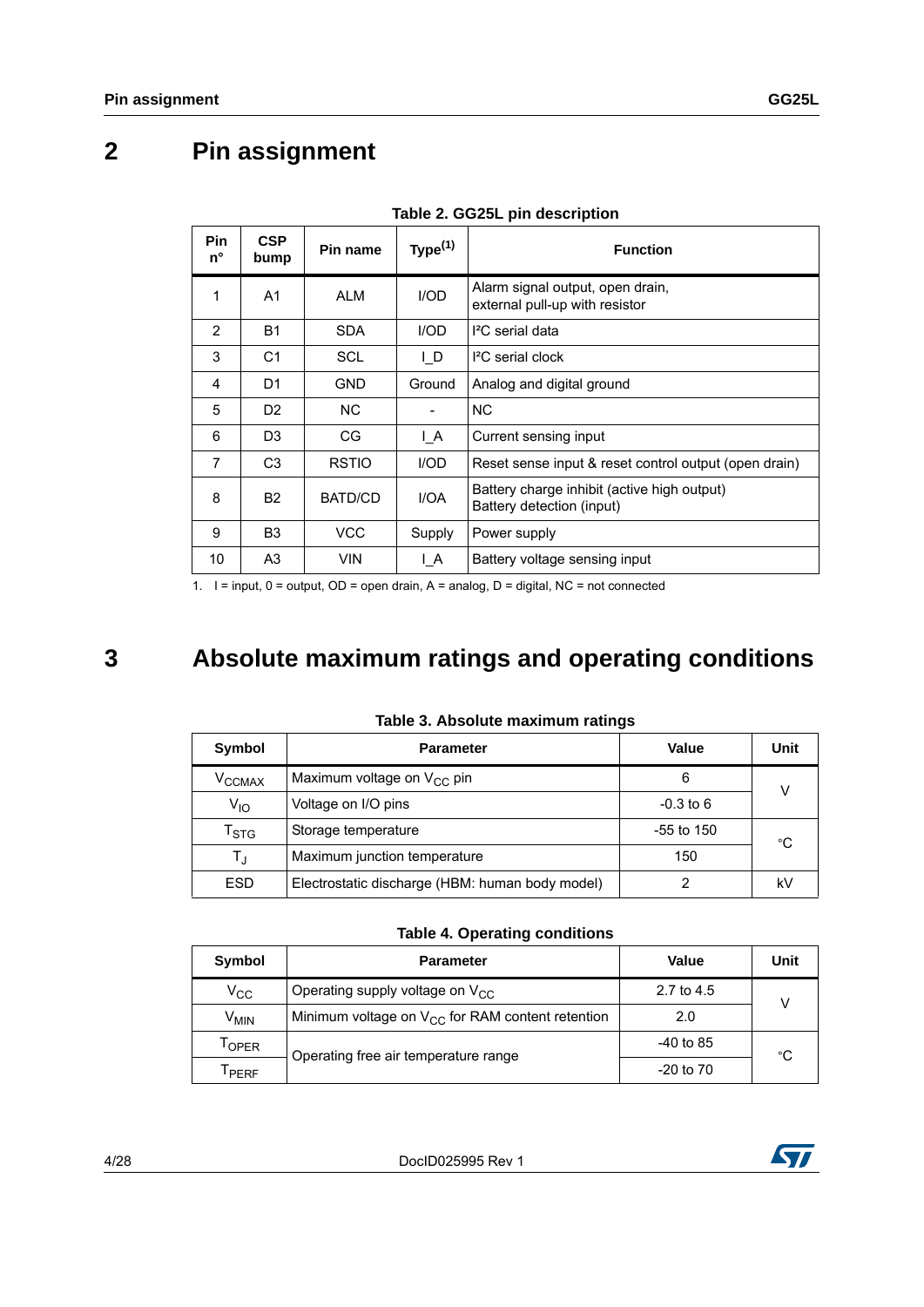## <span id="page-4-0"></span>**4 Electrical characteristics**

| <b>Symbol</b><br><b>Parameter</b> |                                       | <b>Conditions</b>                                         | <b>Min</b> | <b>Typ</b>     | <b>Max</b>     | <b>Units</b>    |
|-----------------------------------|---------------------------------------|-----------------------------------------------------------|------------|----------------|----------------|-----------------|
| <b>Supply</b>                     |                                       |                                                           |            |                |                |                 |
| $I_{\rm CC}$                      | Operating current consumption         | Average value over 4 s in<br>power-saving voltage<br>mode |            | 45             | 60             |                 |
|                                   |                                       | Average value over 4 s in<br>mixed mode                   |            |                | 100            | μA              |
| <b>I</b> STBY                     | Current consumption in standby        | Standby mode,<br>inputs = $0 V$                           |            |                | $\overline{2}$ |                 |
| <b>I</b> PDN                      | Current consumption in power-down     | $V_{CC}$ < UVLO <sub>TH</sub> ,<br>inputs = $0 V$         |            |                | 1              |                 |
| <b>UVLO<sub>TH</sub></b>          | Undervoltage threshold                | $(V_{CC}$ decreasing)                                     | 2.5        | 2.6            | 2.7            | V               |
| <b>UVLO<sub>HYST</sub></b>        | Undervoltage threshold hysteresis     |                                                           |            | 100            |                | mV              |
| <b>POR</b>                        | Power-on reset threshold              | (V <sub>CC</sub> decreasing)                              |            | 2.0            |                | $\vee$          |
| <b>Current sensing</b>            |                                       |                                                           |            |                |                |                 |
| Vin_gg                            | Input voltage range                   |                                                           | $-40$      |                | $+40$          | mV              |
| Ι <sub>IN</sub>                   | Input current for CG pin              |                                                           |            |                | 500            | nA              |
| ADC_res                           | AD converter granularity              |                                                           |            | 5.88           |                | μV              |
| ADC_offset                        | AD converter offset                   | $CG = 0 V$                                                | -3         |                | 3              | <b>LSB</b>      |
| ADC time                          | AD conversion time                    |                                                           |            | 500            |                | ms              |
| ADC_acc                           | AD converter gain accuracy at full    | 25 °C                                                     |            | 0.5            |                | $\frac{0}{0}$   |
|                                   | scale (using external sense resistor) | Over temperature range                                    |            |                | 1              |                 |
| $F_{\rm OSC}$                     | Internal time base frequency          |                                                           |            | 32768          |                | <b>Hz</b>       |
|                                   |                                       | 25 °C, $V_{CC}$ = 3.6 V                                   |            | $\overline{2}$ |                |                 |
| Osc acc                           | Internal time base accuracy           | Over temperature and<br>voltage ranges                    |            |                | $\%$<br>2.5    |                 |
| Cur res                           | Current register LSB value            |                                                           |            | 5.88           |                | $\mu\mathrm{V}$ |

### Table 5. Electrical characteristics (2.7 V <  $V_{CC}$  < 4.5 V, -20 °C to 70 °C)

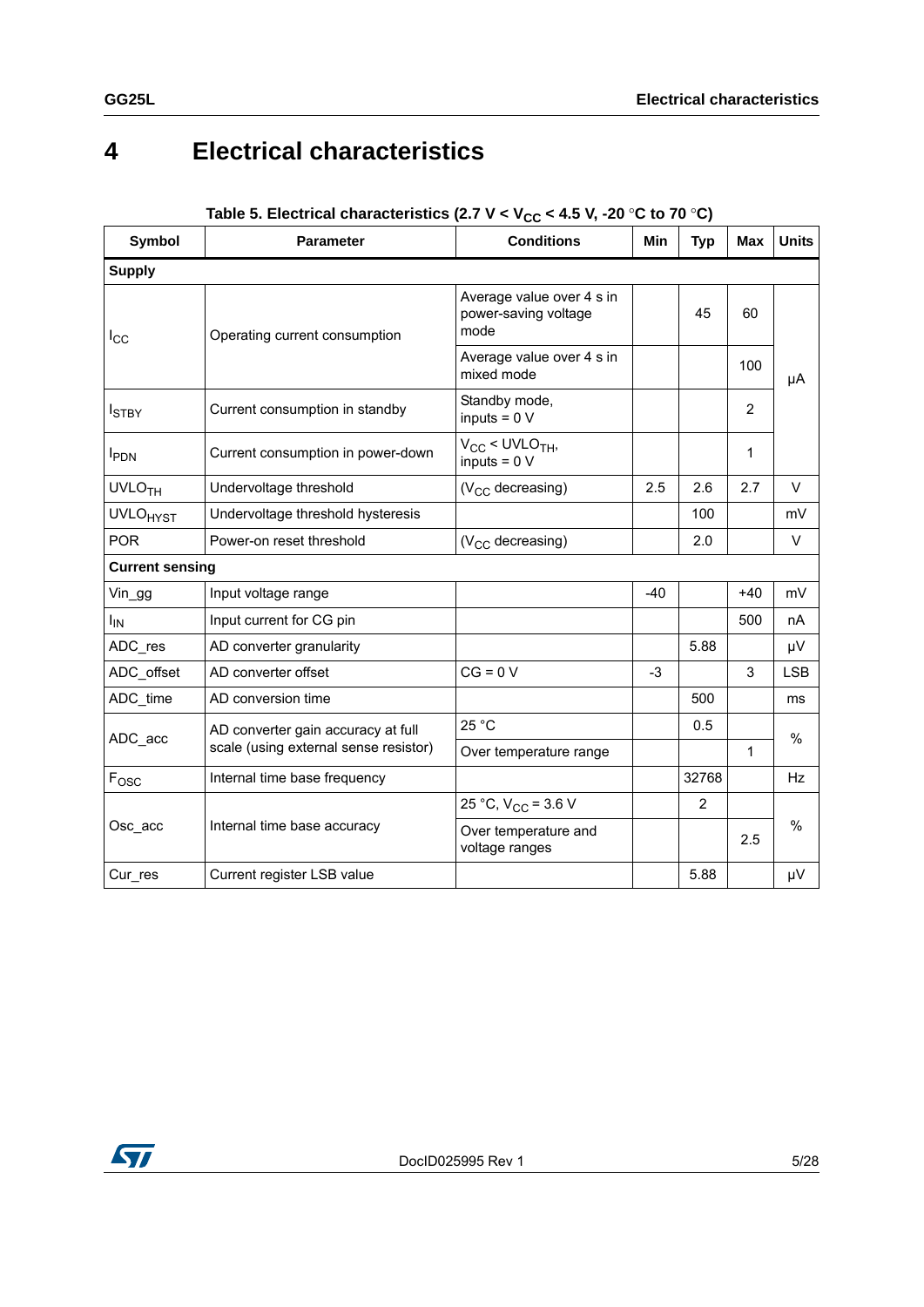| <b>Symbol</b>                             | <b>Parameter</b>                                                                                  | <b>Conditions</b>          | Min      | <b>Typ</b> | <b>Max</b>    | <b>Units</b> |
|-------------------------------------------|---------------------------------------------------------------------------------------------------|----------------------------|----------|------------|---------------|--------------|
|                                           | Battery voltage and temperature measurement                                                       |                            |          |            |               |              |
| Vin_adc                                   | Input voltage range                                                                               | $V_{CC}$ = 4.5 V           | $\Omega$ |            | 4.5           | V            |
| <b>LSB</b>                                | LSB value                                                                                         | Voltage measurement        |          | 2.20       |               | mV           |
|                                           |                                                                                                   | Temperature measurement    |          | 1          |               | $^{\circ}C$  |
| ADC_time                                  | AD conversion time                                                                                |                            |          | 250        |               | ms           |
| Volt_acc                                  | $2.7 V <$ Vin < 4.5 V.<br>$-0.25$<br>$V_{CC}$ = Vin 25 °C<br>Battery voltage measurement accuracy |                            |          | $+0.25$    | $\frac{0}{0}$ |              |
|                                           |                                                                                                   | Over temperature range     | $-0.5$   |            | $+0.5$        |              |
| Temp_acc                                  | Internal temperature sensor accuracy                                                              |                            | $-3$     |            | 3             | $^{\circ}$ C |
|                                           | Digital I/O pins (SCL, SDA, ALM, RSTIO)                                                           |                            |          |            |               |              |
| Vih                                       | Input logic high                                                                                  |                            | 1.2      |            |               |              |
| Vil                                       | Input logic low                                                                                   |                            |          |            | 0.35          | V            |
| Vol<br>Output logic low (SDA, ALM, RSTIO) |                                                                                                   | $\text{Io} = 4 \text{ mA}$ |          |            | 0.4           |              |
| <b>BATD/CD pin</b>                        |                                                                                                   |                            |          |            |               |              |
| Vith                                      | Input threshold voltage                                                                           |                            | 1.46     | 1.61       | 1.76          |              |
| Vihyst                                    | Input voltage hysteresis                                                                          |                            |          | 0.1        |               | V            |
| Voh                                       | Output logic high<br>(charge inhibit mode enable)                                                 | $\lambda$ = 3 mA           |          |            | Vbat-<br>0.4  |              |

### Table 5. Electrical characteristics (2.7  $V < V_{CC} < 4.5$  V, -20 °C to 70 °C) (continued)

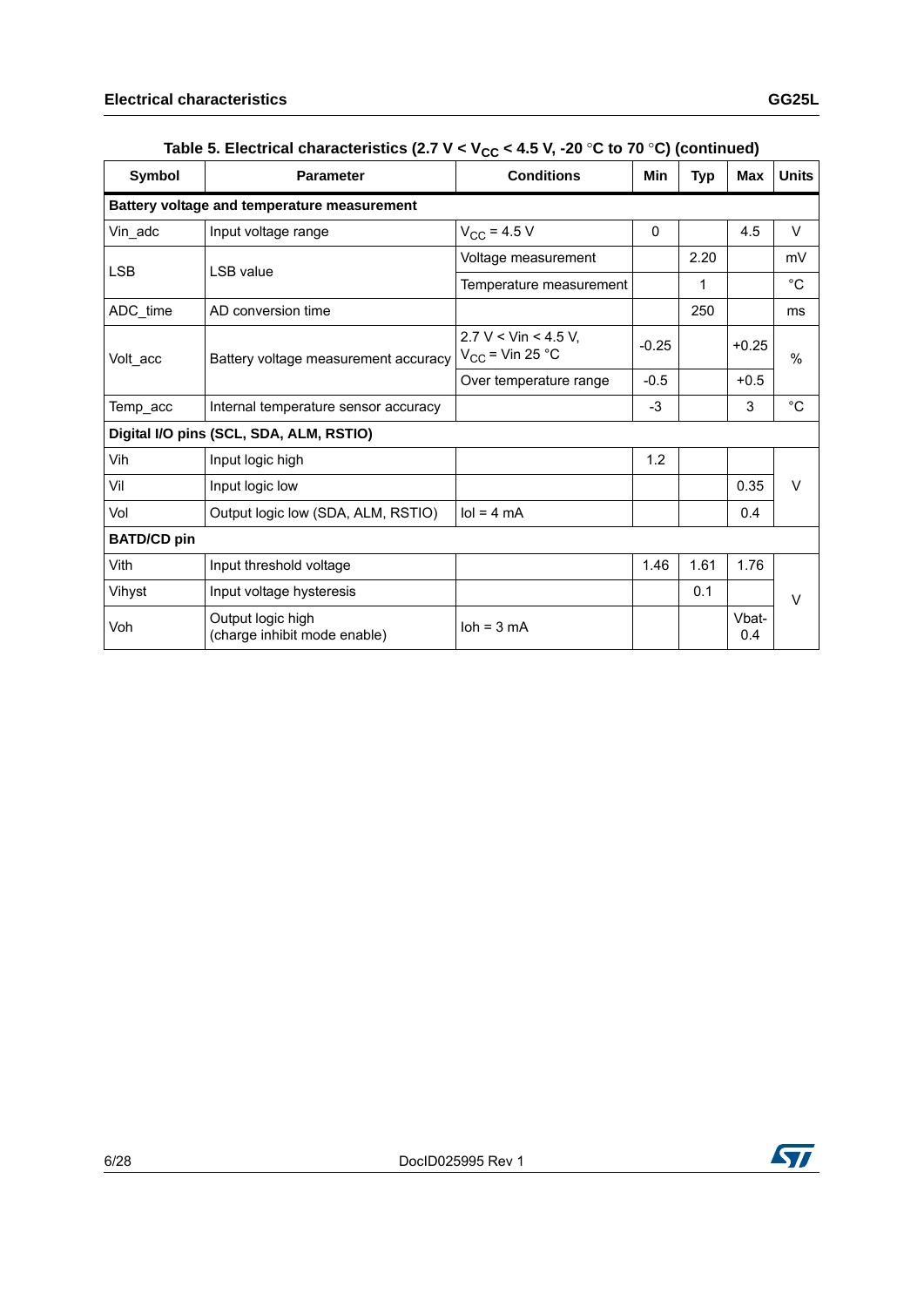| Symbol              | <b>Parameter</b>                                           | Min                        | Typ | Max | Unit |
|---------------------|------------------------------------------------------------|----------------------------|-----|-----|------|
| $F_{\rm scl}$       | <b>SCL clock frequency</b>                                 | $\Omega$                   |     | 400 | kHz  |
| t <sub>hd,sta</sub> | Hold time (repeated) START condition                       | 0.6                        |     |     |      |
| $t_{\text{low}}$    | LOW period of the SCL clock                                | 1.3                        |     |     |      |
| t <sub>high</sub>   | HIGH period of the SCL clock                               | 0.6                        |     |     | μs   |
| t <sub>su,dat</sub> | Setup time for repeated START condition                    | 0.6                        |     |     |      |
| t <sub>hd,dat</sub> | Data hold time                                             | 0                          |     | 0.9 |      |
| t <sub>su,dat</sub> | Data setup time                                            | 100                        |     |     | ns   |
| $t_{r}$             | Rise time of both SDA and SCL signals                      | $20+$<br>0.1C <sub>h</sub> |     | 300 | ns   |
| t                   | Fall time of both SDA and SCL signals                      | $20+$<br>0.1C <sub>b</sub> |     | 300 | ns   |
| $t_{\rm su,sto}$    | Setup time for STOP condition                              | 0.6                        |     |     | μs   |
| $t_{\text{buf}}$    | Bus free time between a STOP and<br><b>START</b> condition | 1.3                        |     |     | μs   |
| $C_{b}$             | Capacitive load for each bus line                          |                            |     | 400 | pF   |

Table 6. I<sup>2</sup>C timing - V<sub>IO</sub>= 2.8 V, T<sub>amb</sub> = -20 °C to 70 °C (unless otherwise specified)

### **Figure 2. I²C timing diagram**



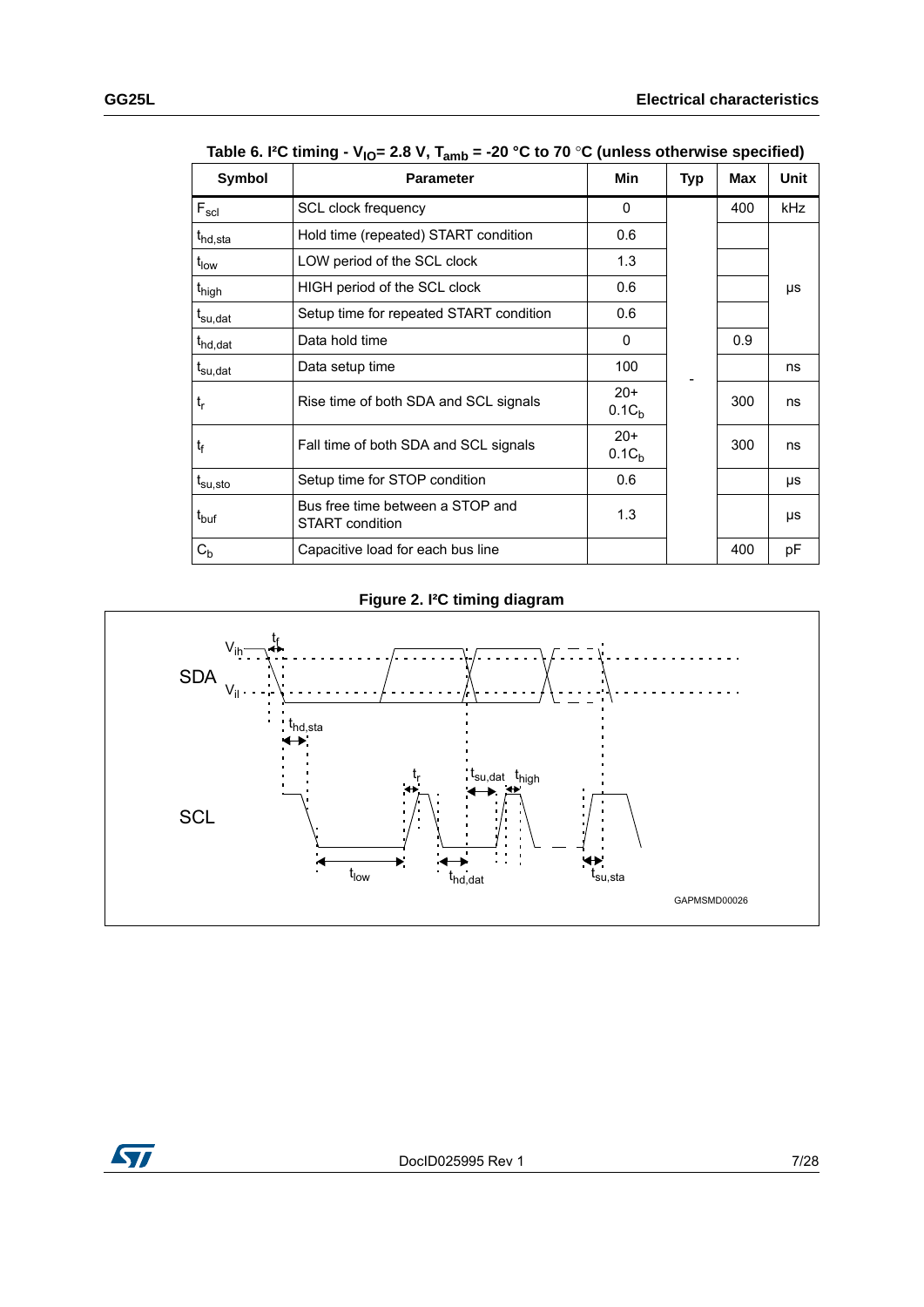## <span id="page-7-0"></span>**5 Application information**



#### **Figure 3. Example of an application schematic using the GG25L in mixed mode**

**Table 7. External component list**

| <b>Name</b>    | Value              | Tolerance | <b>Comments</b>                                   |
|----------------|--------------------|-----------|---------------------------------------------------|
| Rcq            | 5 to 50 m $\Omega$ | 1% to 5%  | Current sense resistor (2% or better recommended) |
| C <sub>1</sub> | 1 µF               |           | Supply decoupling capacitor                       |
| C <sub>2</sub> | 220 nF             |           | Battery voltage input filter (optional)           |
| R <sub>1</sub> | 1 kΩ               |           | Battery voltage input filter (optional)           |
| R <sub>2</sub> | 1 kΩ               |           | Battery detection function                        |





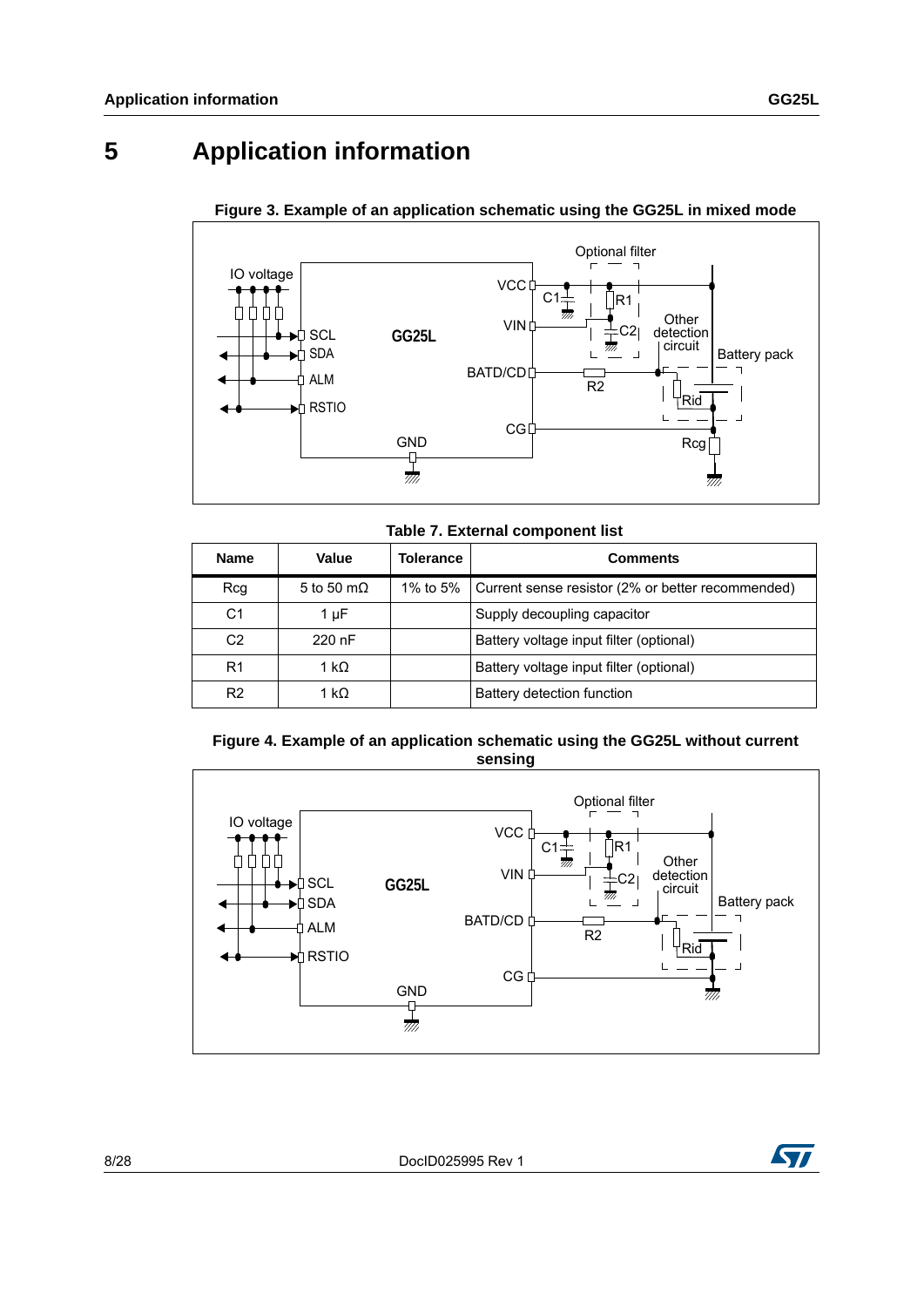| <b>Name</b>    | <b>Value</b> | <b>Comments</b>                         |  |  |
|----------------|--------------|-----------------------------------------|--|--|
| C1             | 1 µF         | Supply decoupling capacitor             |  |  |
| C <sub>2</sub> | 220 nF       | Battery voltage input filter (optional) |  |  |
| R <sub>1</sub> | 1 kΩ         |                                         |  |  |
| R <sub>2</sub> | 1 kΩ         | Battery detection function              |  |  |

**Table 8. External component list**

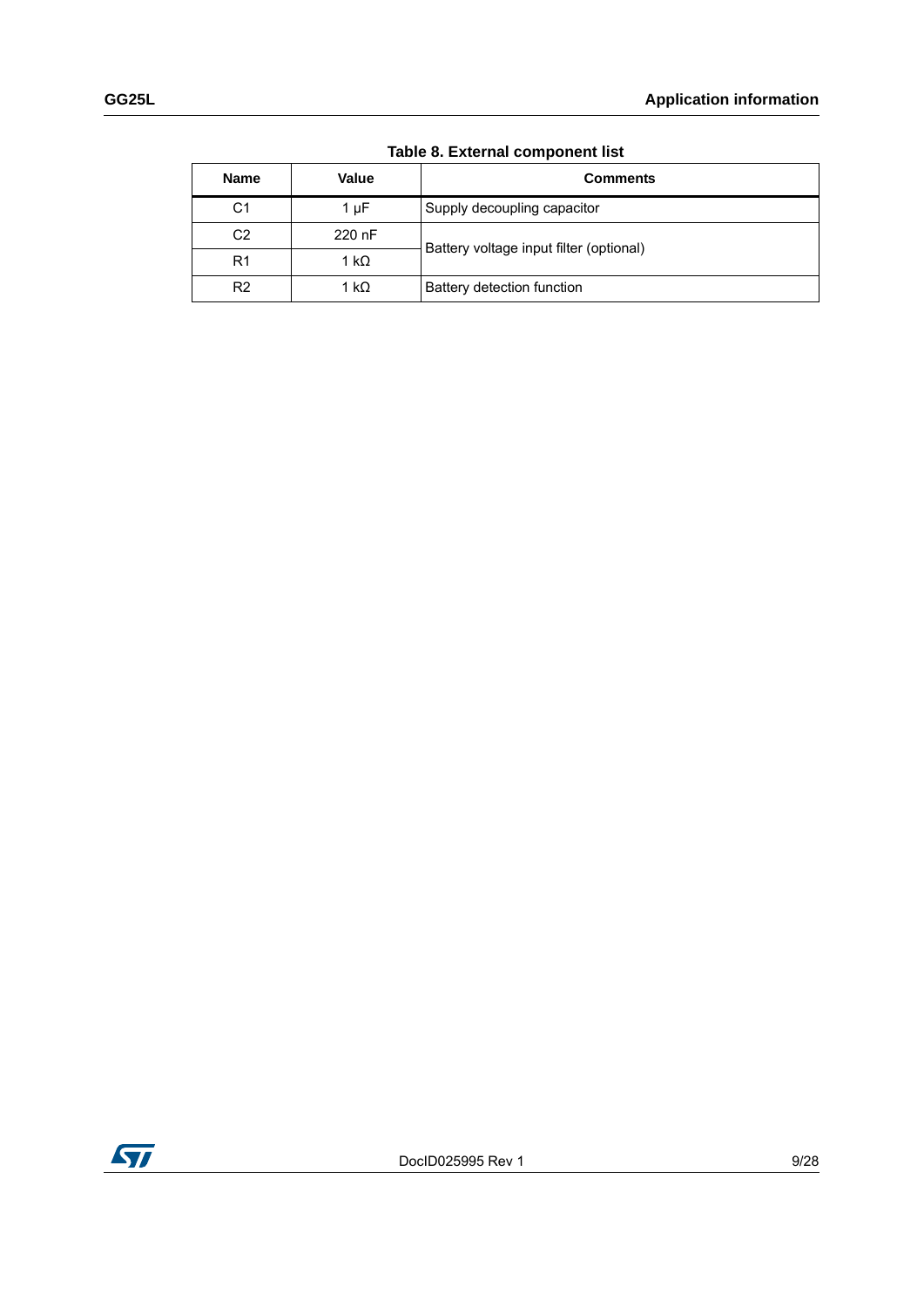## <span id="page-9-0"></span>**6 Functional description**

### <span id="page-9-1"></span>**6.1 Battery monitoring functions**

#### <span id="page-9-2"></span>**6.1.1 Operating modes**

The monitoring functions include the measurement of battery voltage, current, and temperature. A Coulomb counter is available to track the SOC when the battery is charging or discharging at a high rate. A sigma-delta A/D converter is used to measure the voltage, current, and temperature.

The GG25L can operate in two different modes with different power consumption (see *[Table](#page-9-4) 9*. Mode selection is made by the VMODE bit in register 0 (refer to *[Table](#page-22-1) 14* for register 0 definition).

<span id="page-9-4"></span>

| <b>VMODE</b> | <b>Description</b>                                                                      |
|--------------|-----------------------------------------------------------------------------------------|
| 0            | Mixed mode, Coulomb counter is active, voltage gas gauge runs in parallel               |
|              | Voltage gas gauge with power saving<br>Coulomb counter is not used. No current sensing. |

| Table 9. GG25L operating modes |  |  |
|--------------------------------|--|--|
|--------------------------------|--|--|

In mixed mode, current is measured continuously (except for a conversion cycle every 4 s and every 16 s seconds for measuring voltage and temperature respectively). This provides the highest accuracy from the gas gauge.

In voltage mode with no current sensing, a voltage conversion is made every 4 s and a temperature conversion every 16 s. This mode provides the lowest power consumption.

It is possible to switch between the two operating modes to get the best accuracy during active periods, and to save power during standby periods while still keeping track of the SOC information.

#### <span id="page-9-3"></span>**6.1.2 Battery voltage monitoring**

Battery voltage is measured by using one conversion cycle of the A/D converter every 4 s.

The conversion cycle takes  $2^{13}$  = 8192 clock cycles. Using the 32768 Hz internal clock, the conversion cycle time is 250 ms.

The voltage range is 0 to 4.5 V and resolution is 2.20 mV. Accuracy of the voltage measurement is ±0.5% over the temperature range. This allows accurate SOC information from the battery open-circuit voltage.

The result is stored in the REG\_VOLTAGE register (see *[Table](#page-20-2) 13*).

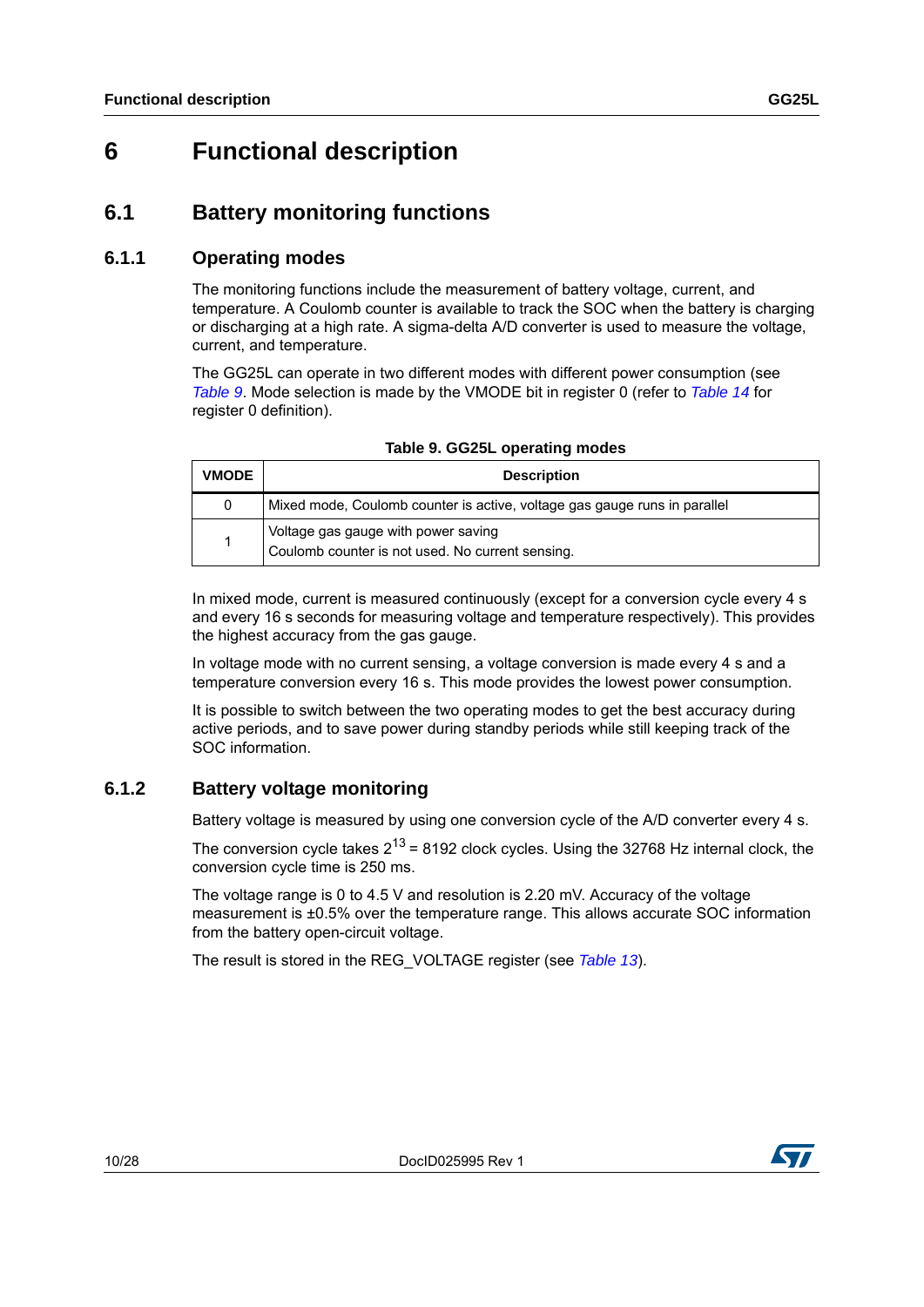#### <span id="page-10-0"></span>**6.1.3 Internal temperature monitoring**

The chip temperature (close to the battery temperature) is measured using one conversion cycle of the A/D converter every 16 s.

The conversion cycle takes  $2^{13}$  = 8192 clock cycles. Using the 32768 Hz internal clock, the conversion cycle time is 250 ms. Resolution is 1° C and range is -40 to +125 °C.

The result is stored in the REG\_TEMPERATURE register (see *[Table](#page-20-2) 13*).

#### <span id="page-10-1"></span>**6.1.4 Current sensing**

Voltage drop across the sense resistor is integrated during a conversion period and input to the 14-bit sigma-delta A/D converter.

Using the 32768 Hz internal clock, the conversion cycle time is 500 ms for a 14-bit resolution. The LSB value is 5.88 µV. The A/D converter output is in two's complement format.

When a conversion cycle is completed, the result is added to the Coulomb counter accumulator and the number of conversions is incremented in a 16-bit counter.

The current register is updated only after the conversion closest to the voltage conversion (that is: once per 4-s measurement cycle). The result is stored in the REG\_CURRENT register (see *[Table](#page-20-2) 13*).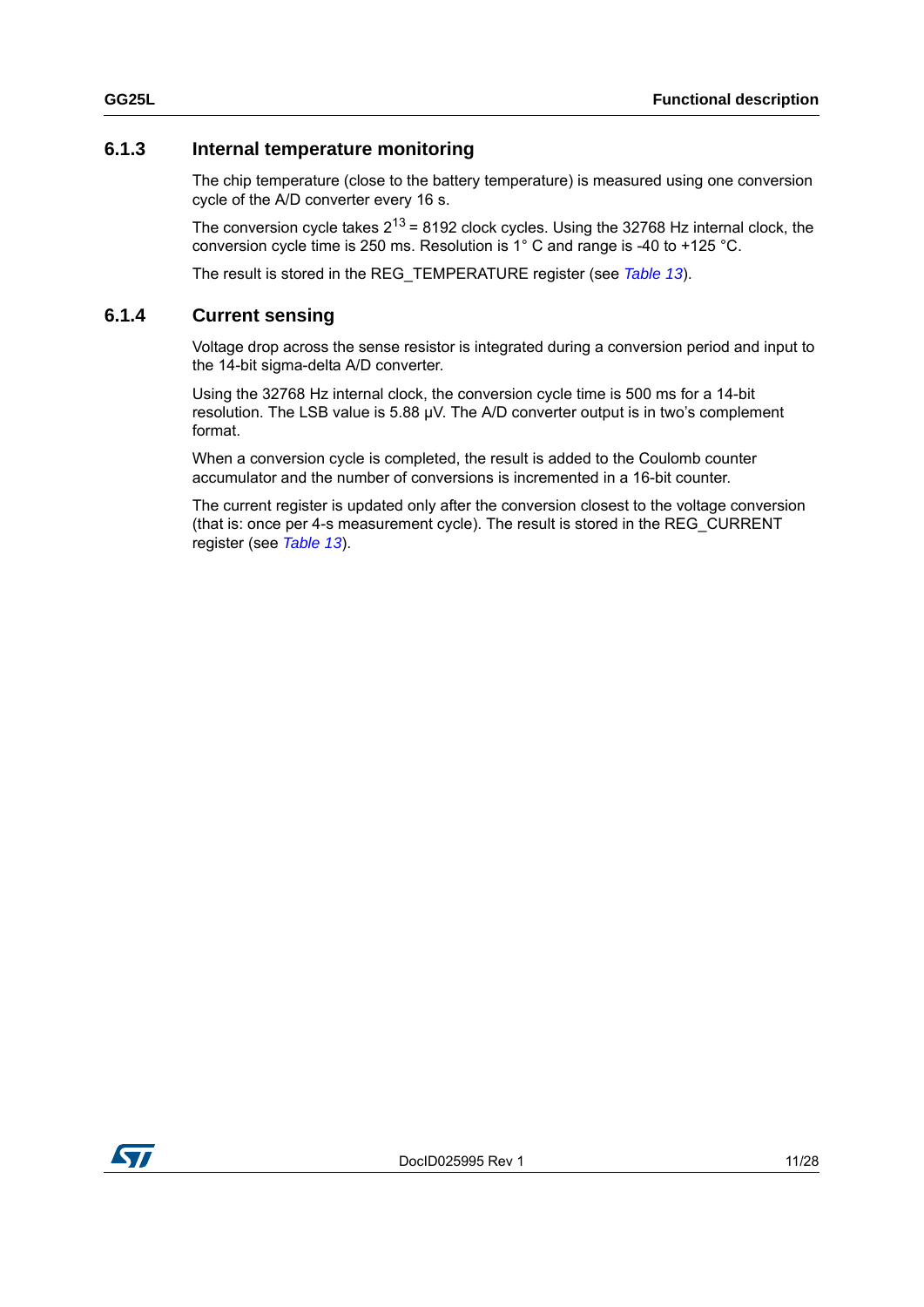### <span id="page-11-0"></span>**6.2 GG25L gas gauge architecture**

#### <span id="page-11-1"></span>**6.2.1 Coulomb counter**

The Coulomb counter is used to track the SOC of the battery when the battery is charging or discharging at a high rate. Each current conversion result is accumulated (Coulomb counting) for the calculation of the relative SOC value based on the configuration register.

The system controller can control the Coulomb counter and set and read the SOC register through the I²C control registers.



#### **Figure 5. Coulomb counter block diagram**

The REG\_CC\_CNF value depends on battery capacity and the current sense resistor. It scales the charge integrated by the sigma delta converter into a percentage value of the battery capacity. The default value is 395 (corresponding to a 10 m $\Omega$  sense resistor and 1957 mAh battery capacity).

The Coulomb counter is inactive if the VMODE bit is set, this is the default state at poweron-reset (POR) or reset (VMODE bit = 1).

Writing a value to the register REG\_SOC (mixed mode SOC) forces the Coulomb counter gas gauge algorithm to restart from this new SOC value.

REG\_CC\_CNF register is a 16-bit integer value and is calculated as shown in *[Equation 1](#page-11-2)*:

#### <span id="page-11-2"></span>**Equation 1**

REG\_CC\_CNF =  $R$ sense x Cnom / 49.556

Rsense is in mΩ and Cnom is in mAh.

Example: Rsense =10 m $\Omega$ , Cnom = 1650 mAh, REG\_CC\_CNF = 333



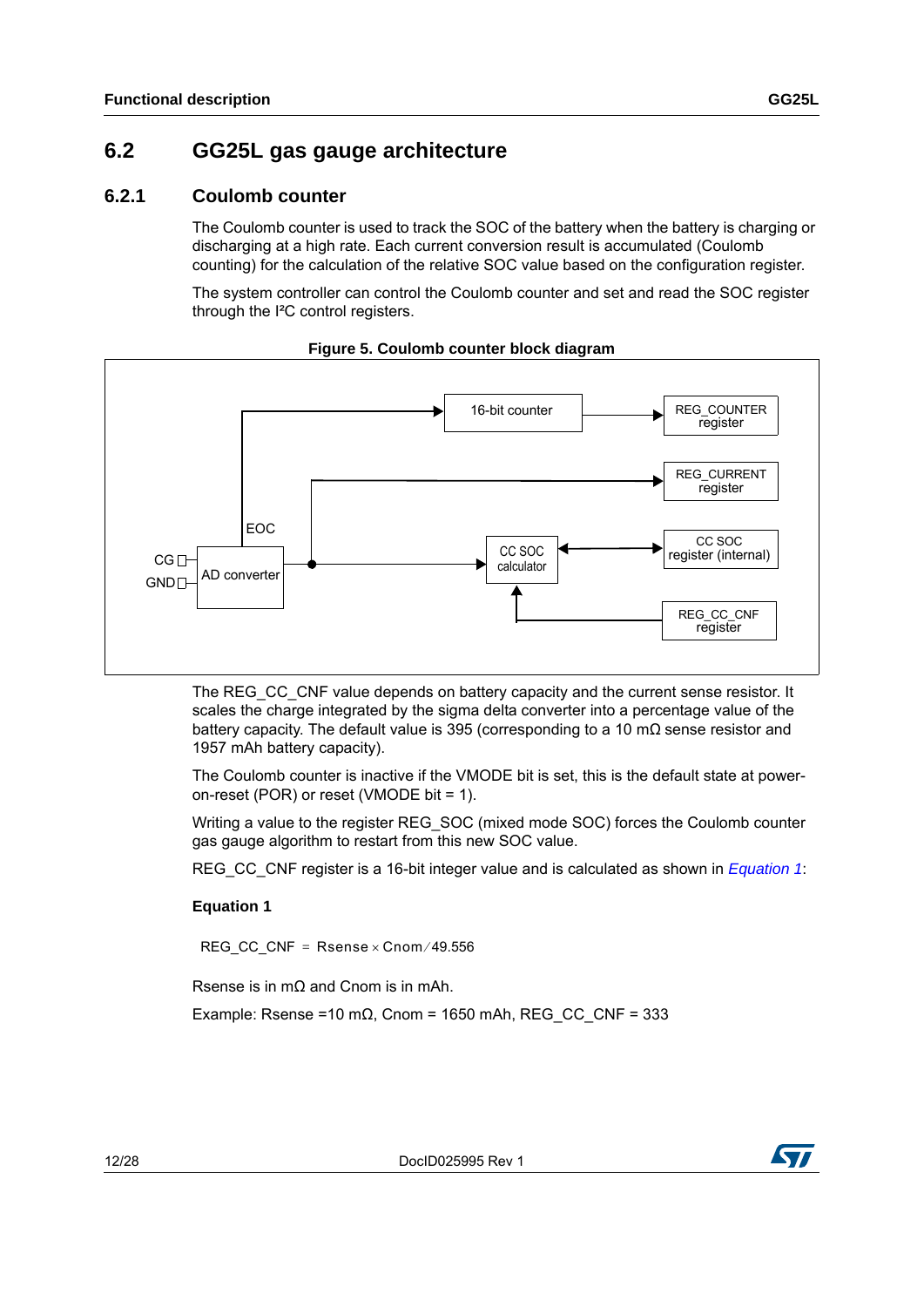### <span id="page-12-0"></span>**6.2.2 Voltage gas gauge algorithm**

No current sensing is needed for the voltage gas gauge. An internal algorithm precisely simulates the dynamic behavior of the battery and provides an estimation of the OCV. The battery SOC is related to the OCV by means of a high-precision reference OCV curve built into the GG25L.

Any change in battery voltage causes the algorithm to track both the OCV and SOC values, taking into account the non-linear characteristics and time constants related to the chemical nature of the Li-Ion and Li-Po batteries.

A single parameter fits the algorithm to a specific battery. The default value provides good results for most battery chemistries used in hand-held applications.



**Figure 6. Voltage gas gauge block diagram**

#### **Voltage gas gauge algorithm registers**

The REG\_VM\_CNF configuration register is used to configure the parameter used by the algorithm based on battery characteristic. The default value is 321.

The REG\_OCV register holds the estimated OCV value corresponding to the present battery state.

The REG\_OCVTAB registers are used to adjust the internal OCV table to a given battery type.

The REG\_VM\_CNF register is a 12-bit integer value and is calculated from the averaged internal resistance and nominal capacity of the battery as shown in *[Equation 2](#page-12-1)*:

#### <span id="page-12-1"></span>**Equation 2**

REG\_VM\_CNF =  $Ri \times \text{Cnom}/977.78$ 

Ri is in mΩ and Cnom is in mAh.

Example: Ri = 190 m $\Omega$ , Cnom = 1650 mAh, REG\_VM\_CNF = 321



DocID025995 Rev 1 13/28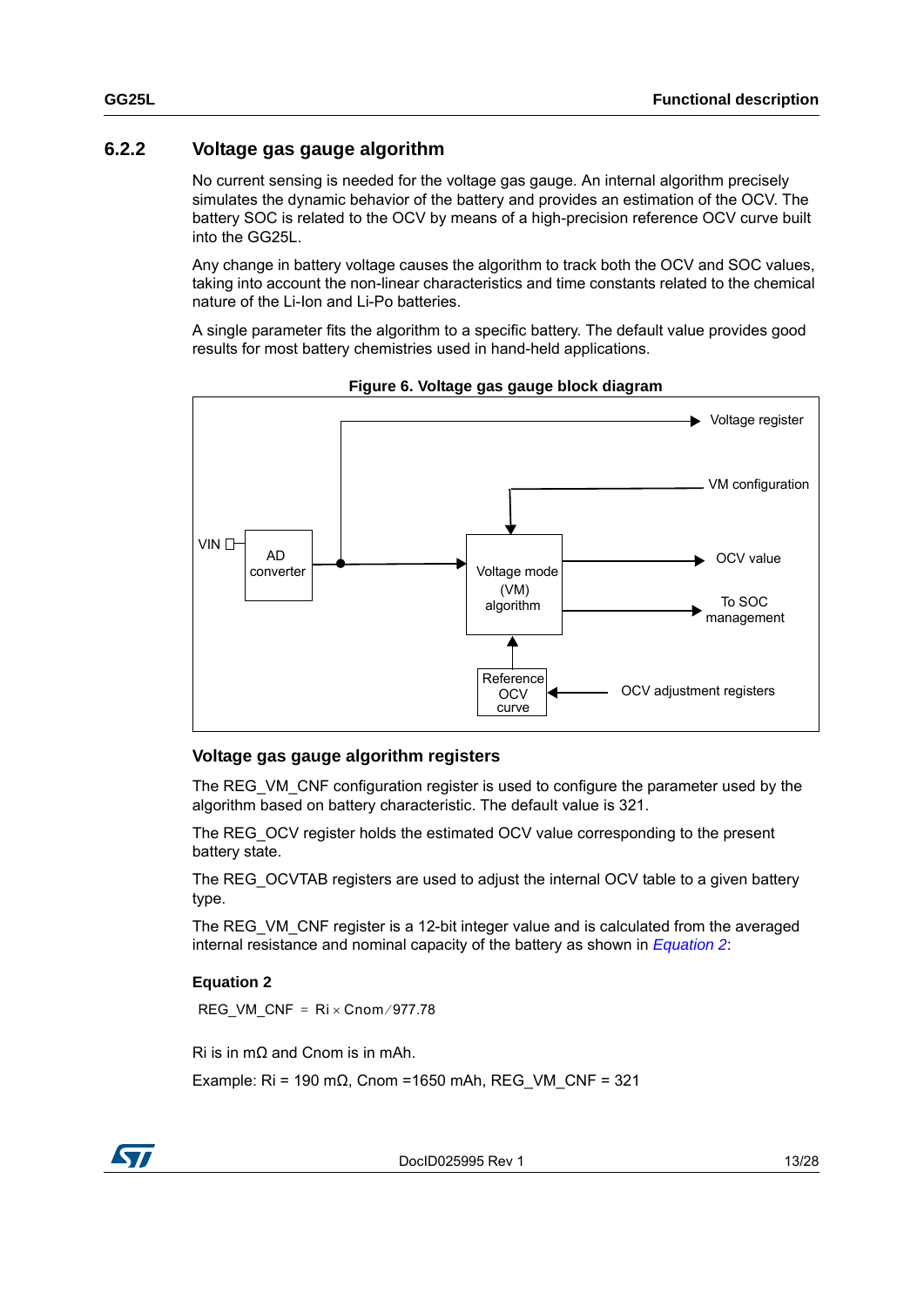#### <span id="page-13-0"></span>**6.2.3 Mixed mode gas gauge system**

The GG25L provides a mixed mode gas gauge using both a Coulomb counter (CC) and a voltage-mode (VM) algorithm to track the SOC of the battery in all conditions with optimum accuracy. The GG25L directly provides the SOC information.

The Coulomb counter is mainly used when the battery is charging or discharging at a high rate. Each current conversion result is accumulated (Coulomb counting) for the calculation of the relative SOC value based on a configuration register.

The voltage-mode algorithm is used when the application is in low power consumption state.

The GG25L automatically uses the best method in any given application condition.

However, when the application enters standby mode, the GG25L can be put in powersaving mode: only the voltage-mode gas gauge stays active, the Coulomb counter is stopped and power consumption is reduced.



**Figure 7. Mixed mode gas gauge block diagram**

The combination of the CC and VM algorithms provides optimum accuracy under all application conditions. The voltage gas gauge cancels any long-term errors and prevents the SOC drift problem that is commonly found in Coulomb counter only solutions.

Furthermore, the results of the two algorithms are continuously compared and adjustment factors are calculated. This enables the application to track the CC and VM algorithm parameters for long-term accuracy, automatically compensating for battery aging, application condition changes, and temperature effects. Five registers are dedicated to this monitoring:

- REG\_CC\_ADJ and REG\_VM\_ADJ are continuously updated. They are signed, 16-bit, user-adjusted registers with LSB = 1/512 %.
- ACC\_CC\_ADJ and ACC\_VM\_ADJ are updated only when a method switch occurs. They are signed, 16-bit user adjusted accumulators with LSB = 1/512%
- RST\_ACC\_CC\_ADJ and RST\_ACC\_VM\_ADJ bits in the REG\_MODE register are used to clear the associated counter.

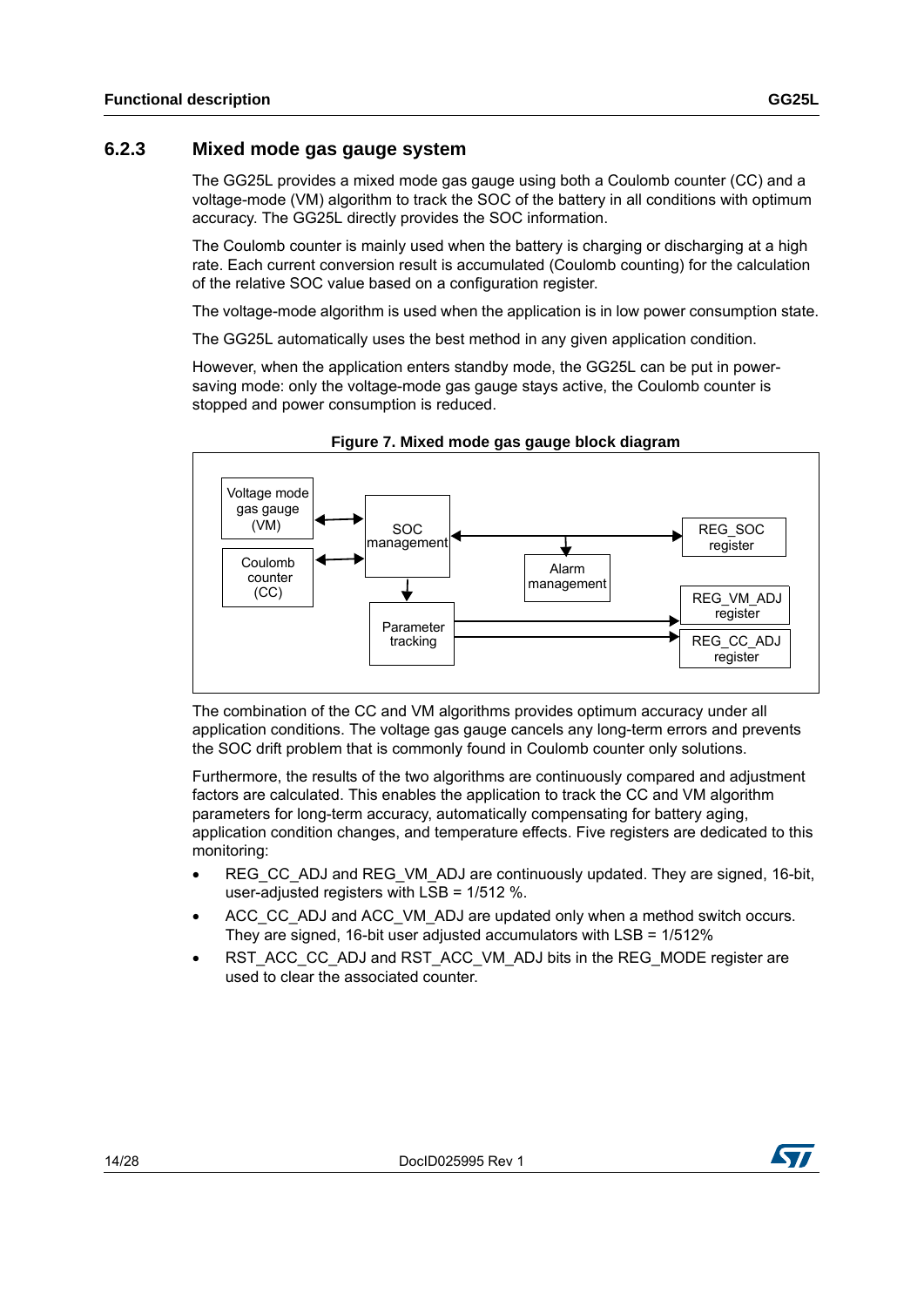### <span id="page-14-0"></span>**6.3 Low battery alarm**

The ALM pin provides an alarm signal in case of a low battery condition. The output is an open drain and an external pull-up resistor is needed in the application. Writing the IO0DATA bit to 0 forces the ALM output low; writing the IO0DATA bit to 1 lets the ALM output reflect the battery condition. Reading the IO0DATA bit gives the state of the ALM pin.

When the IO0DATA bit is 1, the ALM pin is driven low if either of the following two conditions is met:

- The battery SOC estimation from the mixed algorithm is less than the programmed threshold (if the alarm function is enabled by the ALM\_ENA bit).
- The battery voltage is less than the programmed low voltage level (if the ALM\_ENA bit is set).

When a low-voltage or low-SOC condition is triggered, the GG25L drives the ALM pin low and sets the ALM\_VOLT or ALM\_SOC bit in REG\_CTRL.

The ALM pin remains low (even if the conditions disappear) until the software writes the ALM\_VOLT and ALM\_SOC bits to 0 to clear the interrupt.

Clearing the ALM\_VOLT or ALM\_SOC while the corresponding low-voltage or low-SOC condition is still in progress does not generate another interrupt; this condition must disappear first and must be detected again before another interrupt (ALM pin driven low) is generated for this alarm. Another alarm condition, if not yet triggered, can still generate an interrupt.

Usually, the low-SOC alarm occurs first to warn the application of a low battery condition, then if no action is taken and the battery discharges further, the low-voltage alarm signals a nearly-empty battery condition.

At power-up, or when the GG25L is reset, the SOC and voltage alarms are enabled (ALM  $ENA$  bit = 1). The ALM pin is high-impedance directly after POR and is driven low if the SOC and/or the voltage is below the default thresholds (1% SOC, 3.00 V voltage), after the first OCV measurement and SOC estimation.

The REG SOC ALM register holds the relative SOC alarm level in 0.5 % units (0 to 100 %). Default value is 2 (i.e. 1% SOC).

The REG\_ALARM\_VOLTAGE holds the low voltage threshold and can be programmed over the full scale voltage range with 17.60 (2.20 \* 8) mV steps. The default value is 170 (3.00 V).

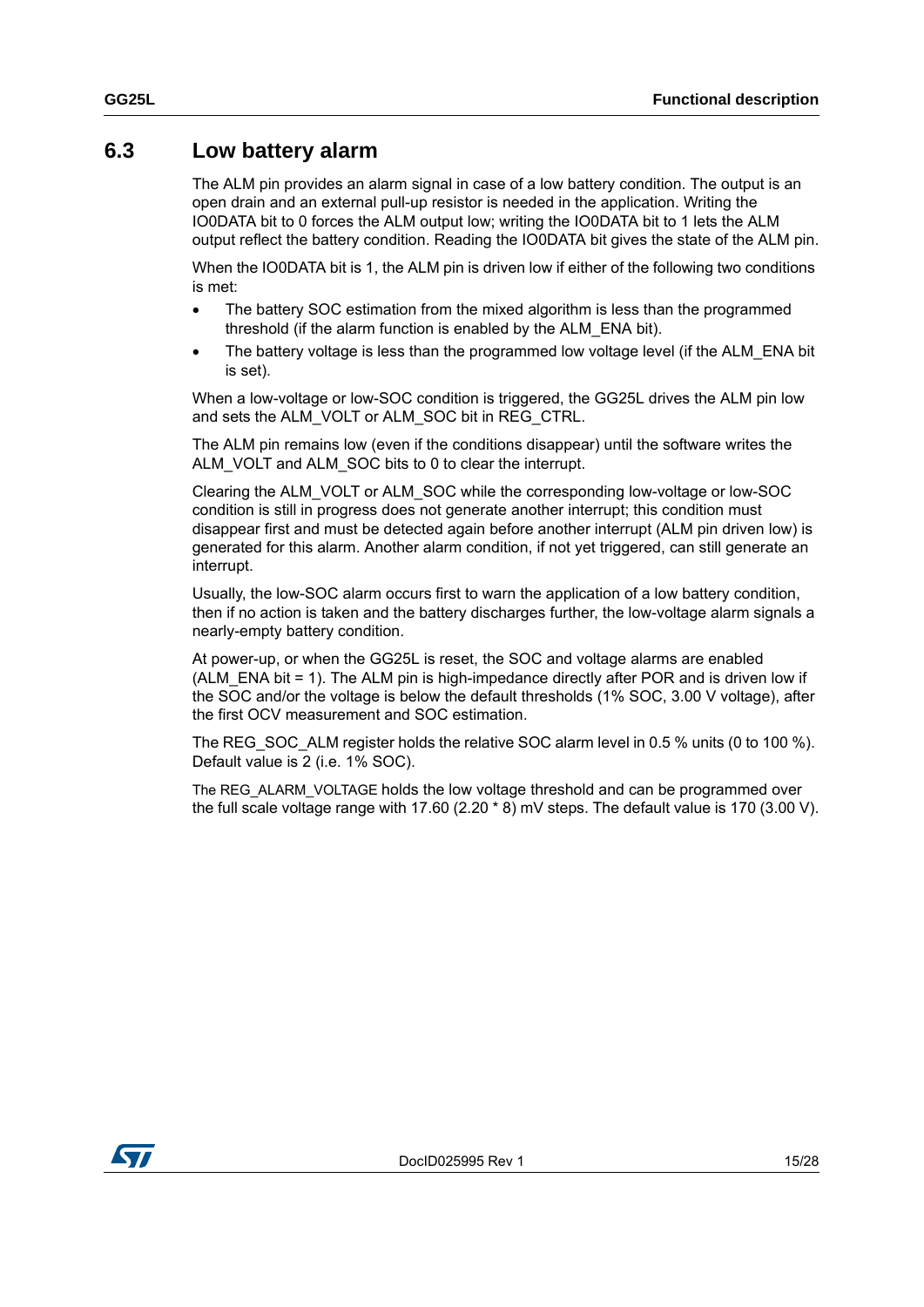### <span id="page-15-0"></span>**6.4 Power-up and battery swap detection**

When the GG25L is powered up at first battery insertion, an automatic battery voltage measurement cycle is made immediately after startup and debounce delay.

This feature enables the system controller to get the SOC of a newly inserted battery based on the OCV measured just before the system actually starts.



**Figure 8. Timing diagram at power-up** 

A battery swap is detected when the battery voltage drops below the undervoltage lockout (UVLO) for more than 1 s. The GG25L restarts when the voltage goes back above UVLO, in the same way as for a power-up sequence.

Such filtering provides robust battery swap detection and prevents restarting in case of short voltage drops. This feature protects the application against high surge currents at low temperatures.





Example: When BATD/CD is high (voltage above the 1.61 V threshold) for more than 1 s, a battery swap is detected. The GG25L restarts when the BATD/CD level returns below the threshold, in the same way as for a power-up sequence.

Using the 1-s filter prevents false battery swap detection if short contact bouncing occurs at the battery terminals due to mechanical vibrations or shocks.

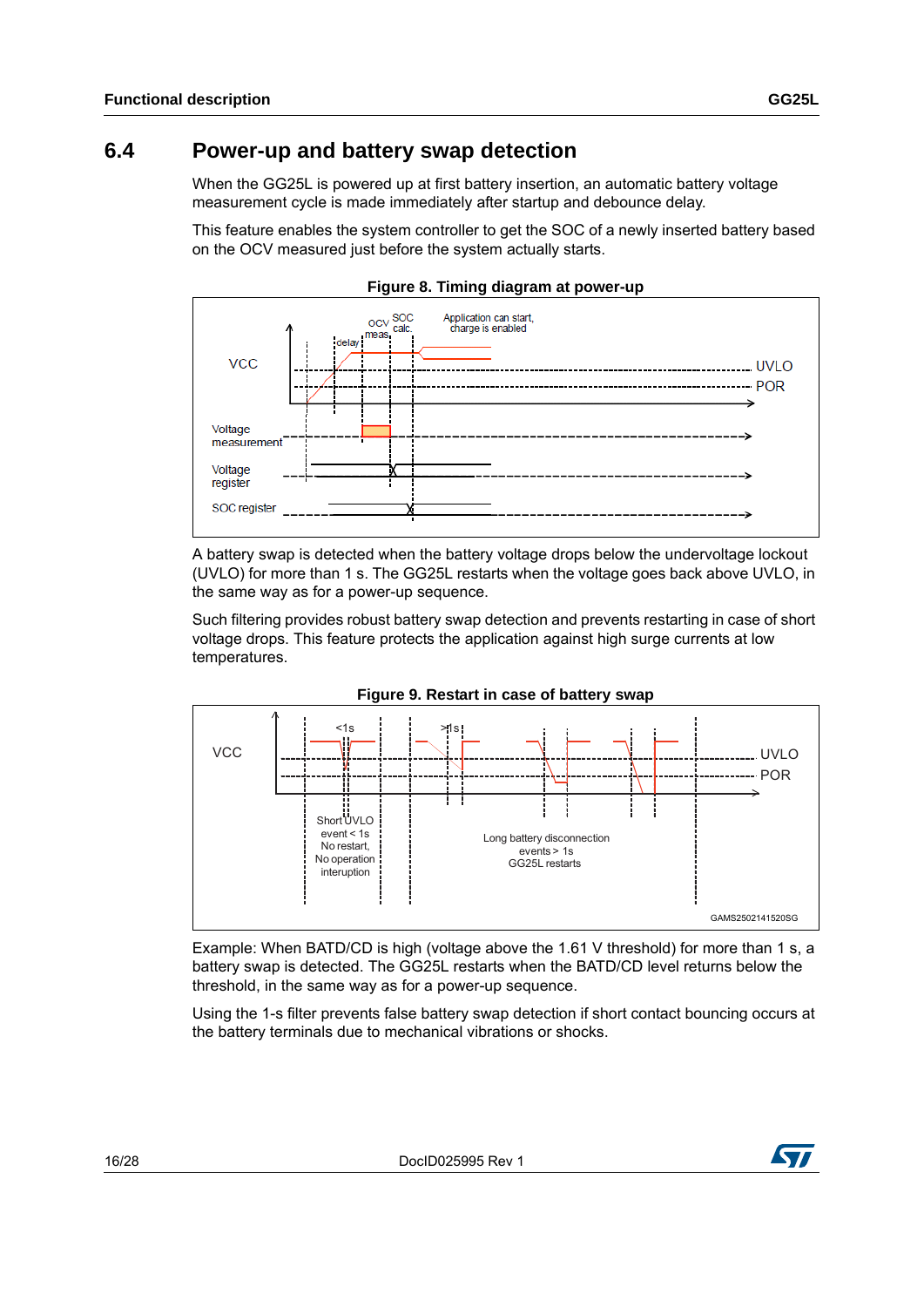### <span id="page-16-0"></span>**6.5 Improving accuracy of the initial OCV measurement with the advanced functions of BATD/CD and RSTIO pins**

The advanced functions of the BATD/CD and RSTIO pins provide a way to ensure that the OCV measurement at power-up is not affected by the application startup or by the charger operation. This occurs as follows:

- The BATD/CD pin is driven high to  $V_{CC}$  voltage which inhibits the charge function (assuming that the BATD/CD signal is connected to disable input of the charger circuit).
- The RSTIO pin senses the system reset state and if the system reset is active (that is RSTIO is low), the RSTIO is kept low until the end of the OCV measurement.

*[Figure](#page-16-2) 10* describes the BATD/CD and RSTIO operation at power-up. Please refer to the block diagram of *[Figure](#page-17-0) 11* for the RSTI, RSTO, BATD\_comp\_out, and BATD\_drive\_high signals.

At the end of the OCV measurement, the BATD/CD and RSTIO pin are released (high impedance), the application can start and the charger is enabled.

<span id="page-16-2"></span>

#### **Figure 10. BATD and RSTIO timing diagram at power-up**

#### <span id="page-16-1"></span>**6.5.1 BATD and RSTIO pins**

The GG25L provides platform synchronization signals to provide reliable SOC information in different cases.

The BATD/CD pin senses the presence of the battery independently of the battery voltage and it controls the battery charger to inhibit the charge during the initial OCV measurement.

The RSTIO pin can be used to delay the platform startup during the first OCV measurement at battery insertion.

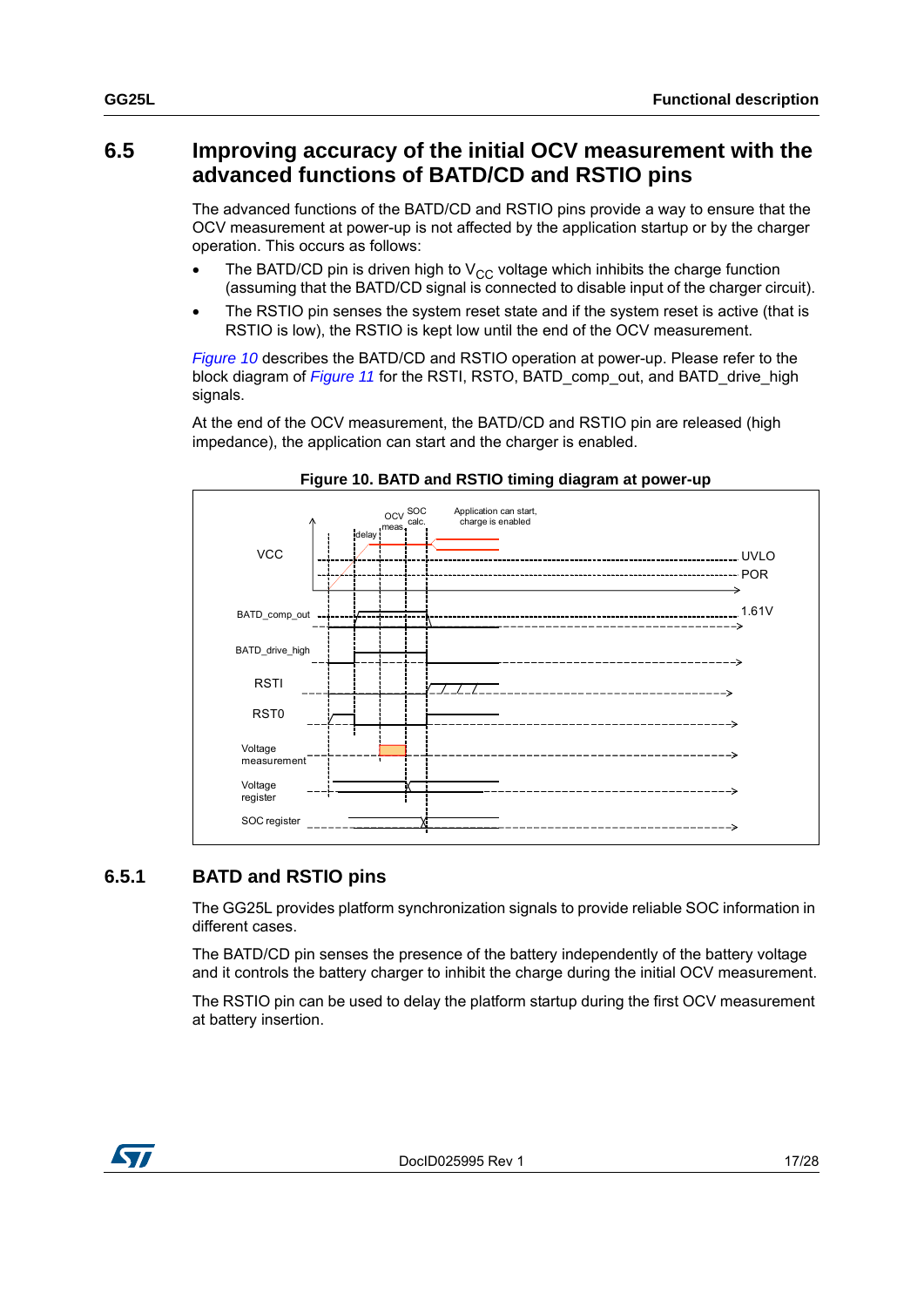

<span id="page-17-0"></span>

The BATD/CD pin used as a battery detector is an analog I/O.The input detection threshold is typically 1.61 V.

BATD/CD is also an output connected to  $V_{CC}$  level when active. Otherwise, it is high impedance.

The RSTIO signal is used to control the application system reset during the initial OCV measurement. The RSTIO pin is a standard I/O pin with open drain output.

BATD/CD can be connected to the NTC sensor or to the identification resistor of the battery pack. The GG25L does not provide any biasing voltage or current for the battery detection. An external pull-up resistor or another device has to pull the BATD/CD pin high when the battery is removed.



**Figure 12. BATD/CD pin connection when used as battery detector** 

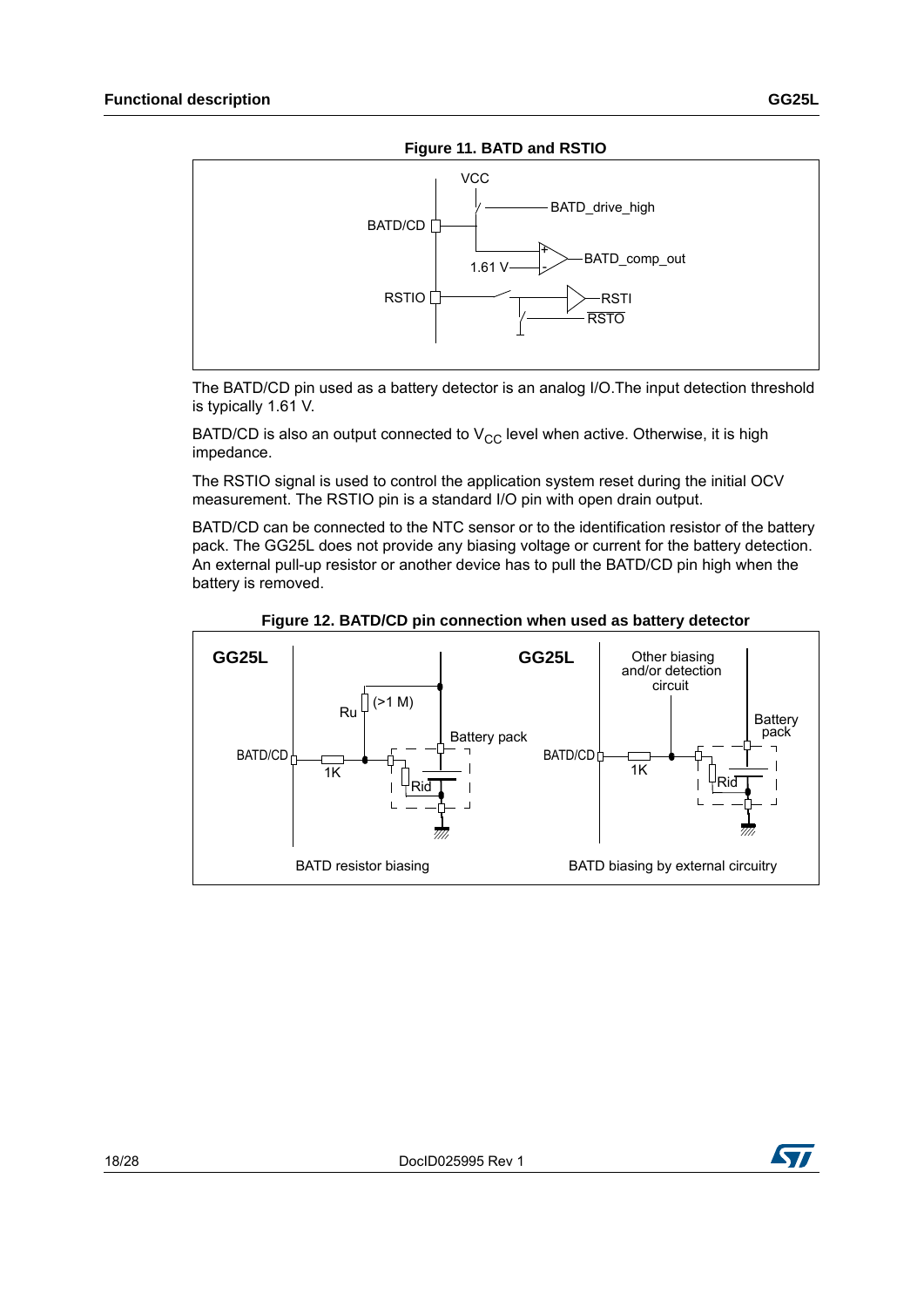## <span id="page-18-0"></span>**7 I²C interface**

### <span id="page-18-1"></span>**7.1 Read and write operations**

The I²C interface is used to control and read the current accumulator and registers. It is compatible with the Philips I²C Bus® (version 2.1). It is a slave serial interface with a serial data line (SDA) and a serial clock line (SCL).

- SCL: input clock used to shift data
- SDA: input/output bidirectional data transfers

A filter rejects the potential spikes on the bus data line to preserve data integrity.

The bidirectional data line supports transfers up to 400 Kbit/s (fast mode). The data are shifted to and from the chip on the SDA line, MSB first.

The first bit must be high (START) followed by the 7-bit device address and the read/write control bit. Bits DevADDR0 to DevADDR2 are factory-programmable, the default device address value being 1110 000 (AddrID0 = AddrID1 = AddrID2 = 0). The GG25L then sends an acknowledge at the end of an 8-bit long sequence. The next eight bits correspond to the register address followed by another acknowledge.

The data field is the last 8-bit long sequence sent, followed by a last acknowledge.

| bit7 | bit6 | bit <sub>5</sub> | bit4 | bit3     | bit2     | bit1     | bit <sub>0</sub> |  |
|------|------|------------------|------|----------|----------|----------|------------------|--|
|      |      |                  |      | DevADDR2 | DevADDR1 | DevADDR0 | R/W              |  |

#### **Table 10. Device address format**

#### **Table 11. Register address format**

| bit7     | bit6     | bit <sub>5</sub> | bit4       | bit3     | bit <sub>2</sub> | bit1       | bit0     |
|----------|----------|------------------|------------|----------|------------------|------------|----------|
| RegADDR7 | RegADDR6 | RegADDR5         | ReaADDR4 I | RegADDR3 | l RegADDR2       | I RegADDR1 | RegADDR0 |

#### **Table 12. Register data format**

| bit7  | bit <sub>6</sub> | bit <sub>5</sub>  | bit4  | bit3  | bit2              | bit1  | bit0  |
|-------|------------------|-------------------|-------|-------|-------------------|-------|-------|
| DATA7 | DATA6            | DATA <sub>5</sub> | DATA4 | DATA3 | DATA <sub>2</sub> | DATA1 | DATA0 |

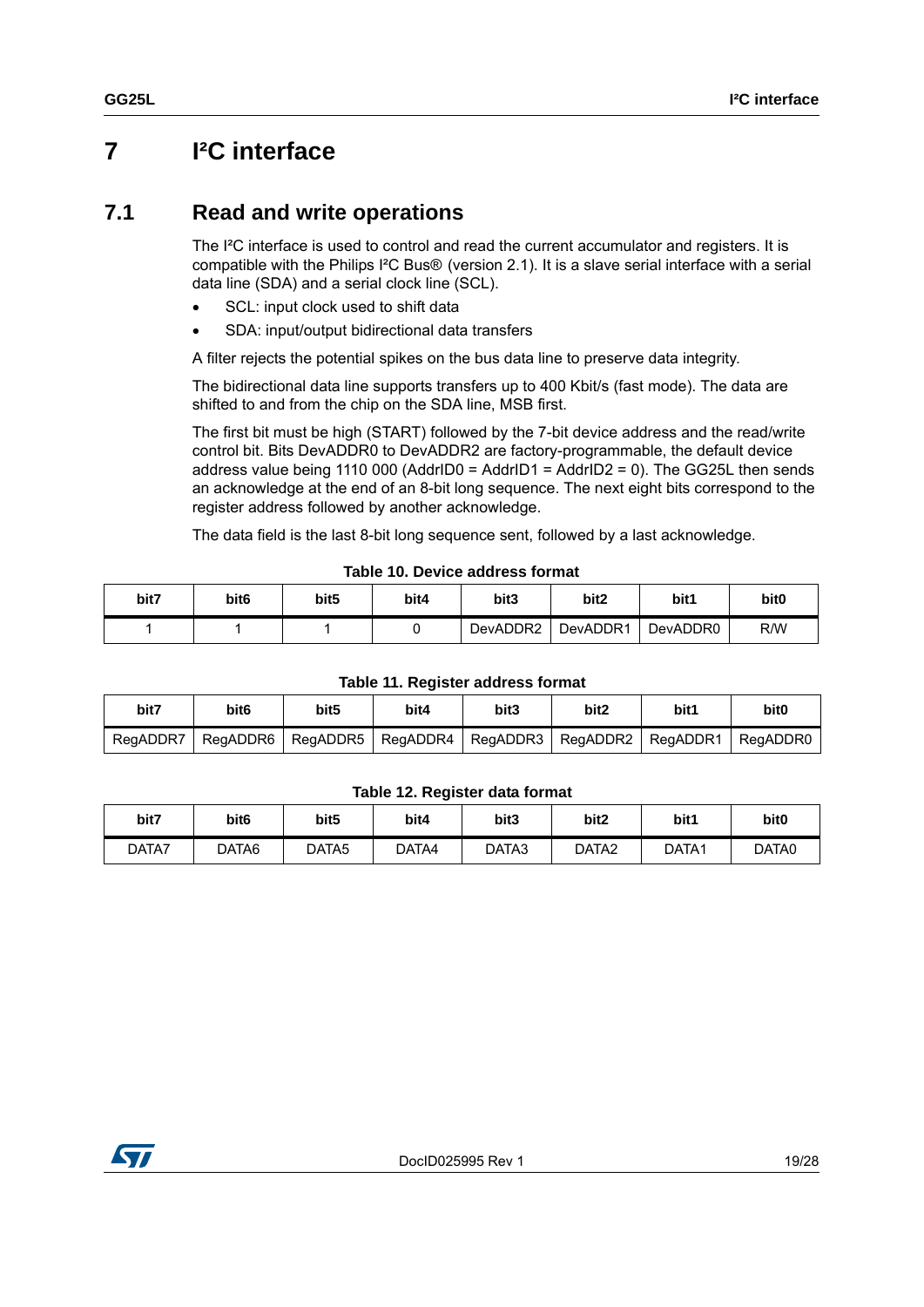#### **Figure 13. Read operation**



#### **Figure 14. Write operation**



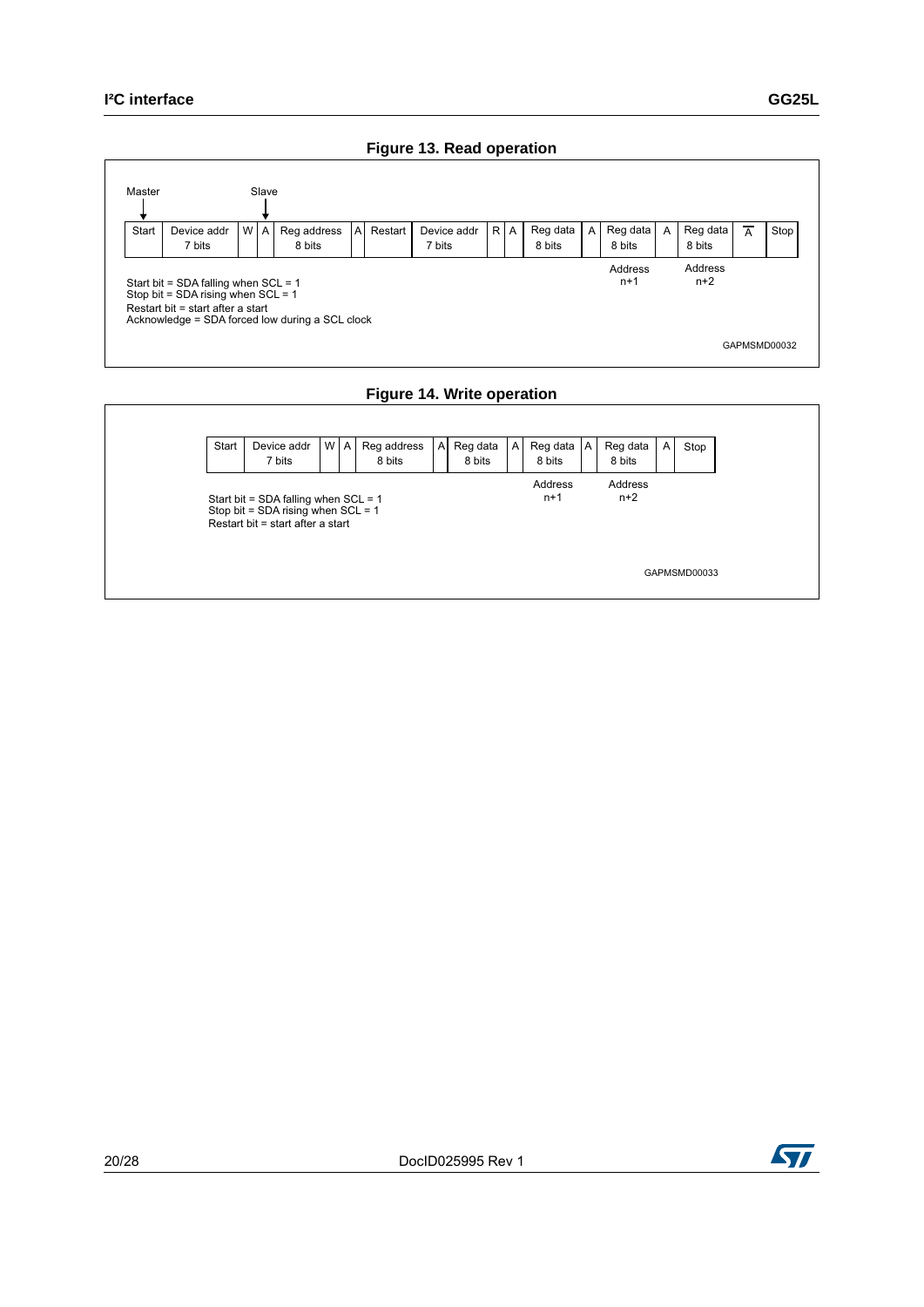### <span id="page-20-0"></span>**7.2 Register map**

#### <span id="page-20-1"></span>**7.2.1 Register map**

The register space provides 28 control registers, 1 read-only register for device ID, 16 read/write RAM working registers reserved for the gas gauge algorithm, and 16 OCV adjustment registers. Mapping of all registers is shown in *[Table](#page-20-2) 13*. Detailed descriptions of registers 0 (REG\_MODE) and 1 (REG\_CTRL) are shown in *[Table](#page-22-1) 14* and *[Table](#page-23-0) 15*. All registers are reset to default values at power-on or reset, and the PORDET bit in register REG CTRL is used to indicate the occurrence of a power-on reset.

<span id="page-20-2"></span>

| <b>Name</b>              | <b>Address</b><br>(decimal) | <b>Type</b>  | <b>POR</b> | Soft<br><b>POR</b> | <b>Description</b>                                     | <b>LSB</b> |
|--------------------------|-----------------------------|--------------|------------|--------------------|--------------------------------------------------------|------------|
| <b>Control registers</b> | 0 to 23                     |              |            |                    |                                                        |            |
| REG MODE                 | $\mathbf 0$                 | R/W          |            |                    | Mode register                                          |            |
| <b>REG CTRL</b>          | 1                           | R/W          |            |                    | Control and status register                            |            |
| REG_SOC                  | $2 - 3$                     | R/W          |            |                    | Gas gauge relative SOC                                 | 1/512%     |
| <b>REG COUNTER</b>       | 4-5                         | R            | 0x00       | 0x00               | Number of conversions<br>(2 bytes)                     |            |
| <b>REG CURRENT</b>       | $6 - 7$                     | R            | 0x00       | 0x00               | Battery current value<br>(2 bytes)                     | 5.88 µV    |
| <b>REG VOLTAGE</b>       | $8-9$                       | R            | 0x00       | 0x00               | Battery voltage value<br>$2.2 \text{ mV}$<br>(2 bytes) |            |
| <b>REG TEMPERATURE</b>   | 10                          | R            | 0x00       | 0x00               | Temperature data                                       | 1°C        |
| REG_CC_ADJ_HIGH          | 11                          | R/W          | 0x00       | 0x00               | Coulomb counter adjustment<br>factor                   | 1/2%       |
| REG_VM_ADJ_HIGH          | 12                          | R/W          | 0x00       | 0x00               | Voltage mode adjustment<br>factor                      |            |
| REG_OCV                  | $13 - 14$                   | R/W          | 0x00       | 0x00               | OCV register (2 bytes)                                 | $0.55$ mV  |
| REG_CC_CNF               | $15 - 16$                   | R/W          | 395        | 395                | Coulomb counter gas gauge<br>configuration             |            |
| REG_VM_CNF               | $17-18$                     | R/W          | 321        | 321                | Voltage gas gauge algorithm<br>parameter               |            |
| REG ALARM SOC            | 19                          | R/W          | 0x02       | 0x02               | SOC alarm level<br>$(detault = 1\%)$                   | 1/2%       |
| REG_ALARM_VOLTAGE        | 20                          | R/W          | 0xAA       | 0xAA               | Battery low voltage alarm<br>level (default is 3 V)    | 17.6 mV    |
| REG_CURRENT_THRES        | 21                          | R/W          | 0x0A       | 0x0A               | Current threshold for the<br>relaxation counter        | 47.04 µV   |
| REG_RELAX_COUNT          | 22                          | R            | 0x78       | 0x78               | Relaxation counter                                     |            |
| REG RELAX MAX            | 23                          | R/W          | 0x78       | 0x78               | Relaxation counter max<br>value                        |            |
| REG_ID                   | 24                          | $\mathsf{R}$ | 0x14       | 0x14               | Part type $ID = 14h$                                   |            |

|  |  | Table 13. Register map |  |
|--|--|------------------------|--|
|--|--|------------------------|--|

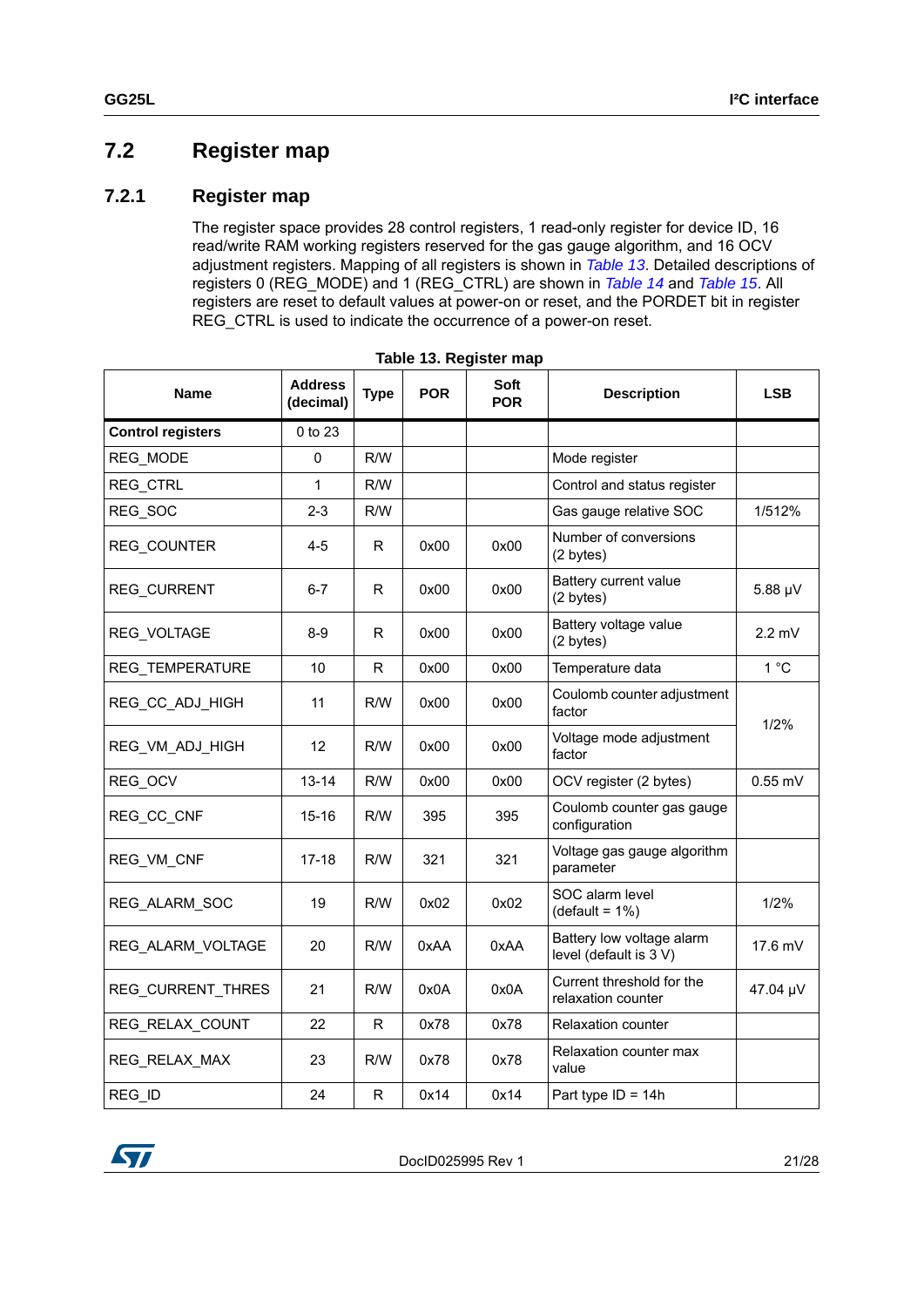|                                    |                             |             |            | ---- ------- -- <i>------------</i>            |                                             |            |
|------------------------------------|-----------------------------|-------------|------------|------------------------------------------------|---------------------------------------------|------------|
| <b>Name</b>                        | <b>Address</b><br>(decimal) | <b>Type</b> | <b>POR</b> | Soft<br><b>POR</b>                             | <b>Description</b>                          | <b>LSB</b> |
| REG_CC_ADJ_LOW                     | 25                          | R/W         | 0x00       | 0x00                                           | Coulomb counter adjustment<br>factor        |            |
| REG_VM_ADJ_LOW                     | 26                          | R/W         | 0x00       | 0x00                                           | Voltage mode adjustment<br>factor<br>1/512% |            |
| ACC_CC_ADJ                         | 27-28                       | R/W         | 0x00       | 0x00                                           | Coulomb Counter correction<br>accumulator   |            |
| ACC_VM_ADJ                         | 29-30                       | R/W         | 0x00       | 0x00                                           | Voltage mode correction<br>accumulator      |            |
| <b>RAM</b> registers               | 32 to 47                    |             |            |                                                |                                             |            |
| REG_RAM0                           | 32                          | R/W         | Random     | Unchanged                                      | Working register 0 for gas<br>gauge         |            |
|                                    | $\cdots$                    |             |            |                                                | .                                           |            |
| REG RAM15                          | 47                          | R/W         | Random     | Unchanged                                      | Working register 15 for gas<br>gauge        |            |
| <b>OCV adjustment</b><br>registers |                             |             |            |                                                |                                             |            |
| REG_OCVTAB                         | 48 to 63                    | R/W         | 0x00       | OCV adjustment table<br>0x00<br>(16 registers) |                                             | $0.55$ mV  |

**Table 13. Register map (continued)**

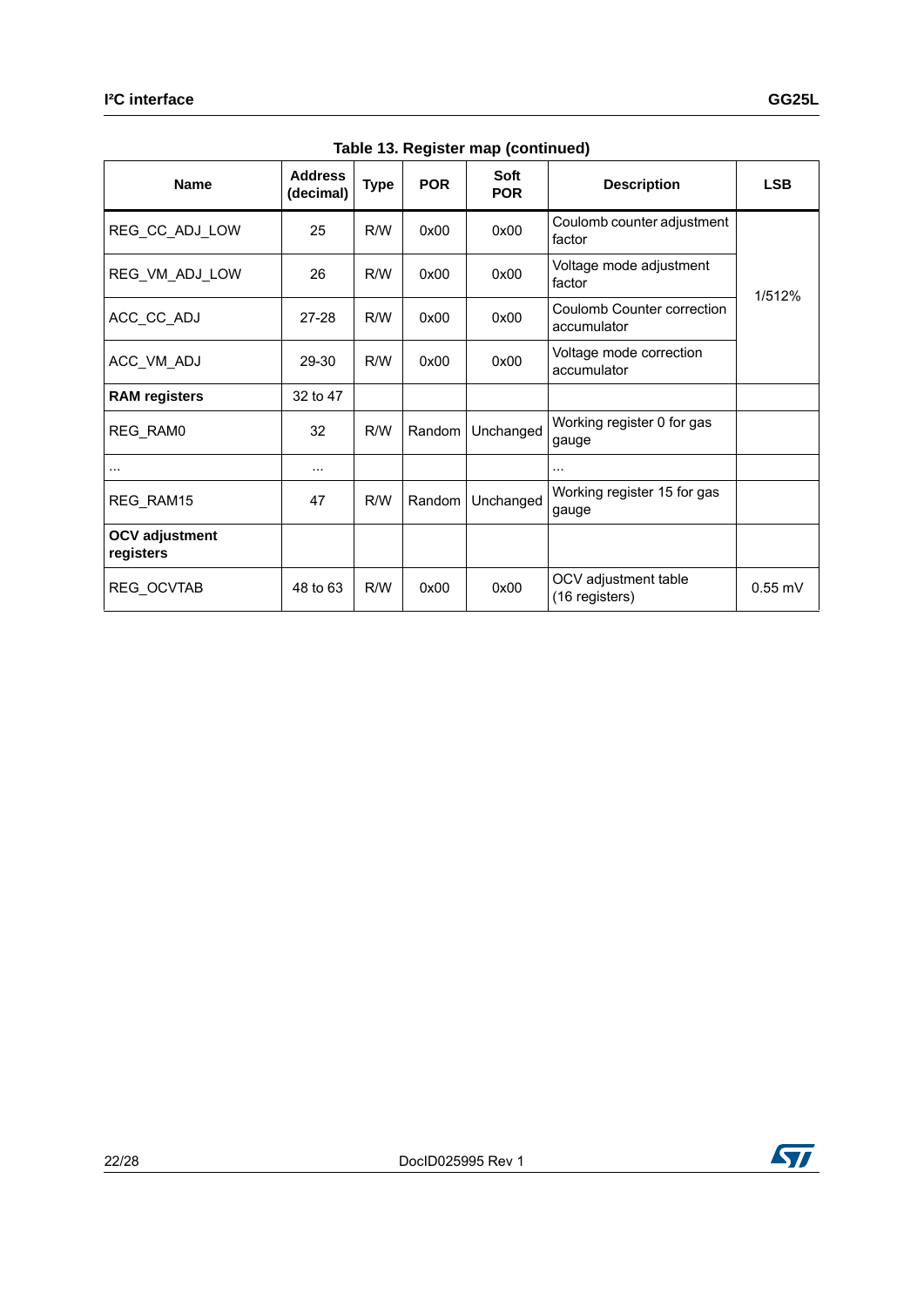#### <span id="page-22-0"></span>**7.2.2 Register description**

Values held in consecutive registers (such as the charge value in the REG\_SOC register pair) are stored with high bits in the first register and low bits in the second register. The registers must be read with a single I²C access to ensure data integrity. It is possible to read multiple values in one I²C access. All values must be consistent.

The SOC data are coded in binary format and the LSB of the low byte is 1/512 %. The battery current is coded in 2's complement format and the LSB value is 5.88 µV. The battery voltage is coded in 2's complement format and the LSB value is 2.20 mV. The temperature is coded in 2's complement format and the LSB value is 1°C.

<span id="page-22-1"></span>

| <b>Name</b>   | <b>Position</b> | <b>Type</b> | Def.         | <b>Description</b>                                                                                                                                 |
|---------------|-----------------|-------------|--------------|----------------------------------------------------------------------------------------------------------------------------------------------------|
| <b>VMODE</b>  | $\Omega$        | R/W         | 1            | 0: Mixed mode (Coulomb counter active)<br>1: Power saving voltage mode                                                                             |
| CLR_VM_ADJ    | 1               | R/W         | $\Omega$     | Write 1 to clear ACC_VM_ADJ and<br>REG_VM_ADJ.<br>Auto clear bit if GG_RUN = 1                                                                     |
| CLR_CC_ADJ    | 2               | R/W         | 0            | Write 1 to clear ACC_CC_ADJ and REG_CC_ADJ<br>Auto clear bit if GG RUN = 1                                                                         |
| ALM_ENA       | 3               | R/W         | 1            | Alarm function<br>0: Disabled<br>1: Enabled                                                                                                        |
| <b>GG RUN</b> | 4               | R/M         | $\Omega$     | 0: Standby mode. Accumulator and counter<br>registers are frozen, gas gauge and battery<br>monitor functions are in standby.<br>1: Operating mode. |
| FORCE CC      | 5               | R/W         | $\mathbf{0}$ | Forces the mixed mode relaxation timer to switch<br>to the Coulomb counter mode.<br>Write 1, self clear to 0<br>Relaxation counter = $0$           |
| FORCE VM      | 6               | R/W         | 0            | Forces the mixed mode relaxation timer to switch<br>to voltage gas gauge mode.<br>Write 1, self clear to 0<br>Relaxation counter = Relax_max       |
|               | $\overline{7}$  |             |              | Unused                                                                                                                                             |

**Table 14. REG\_MODE - address 0**

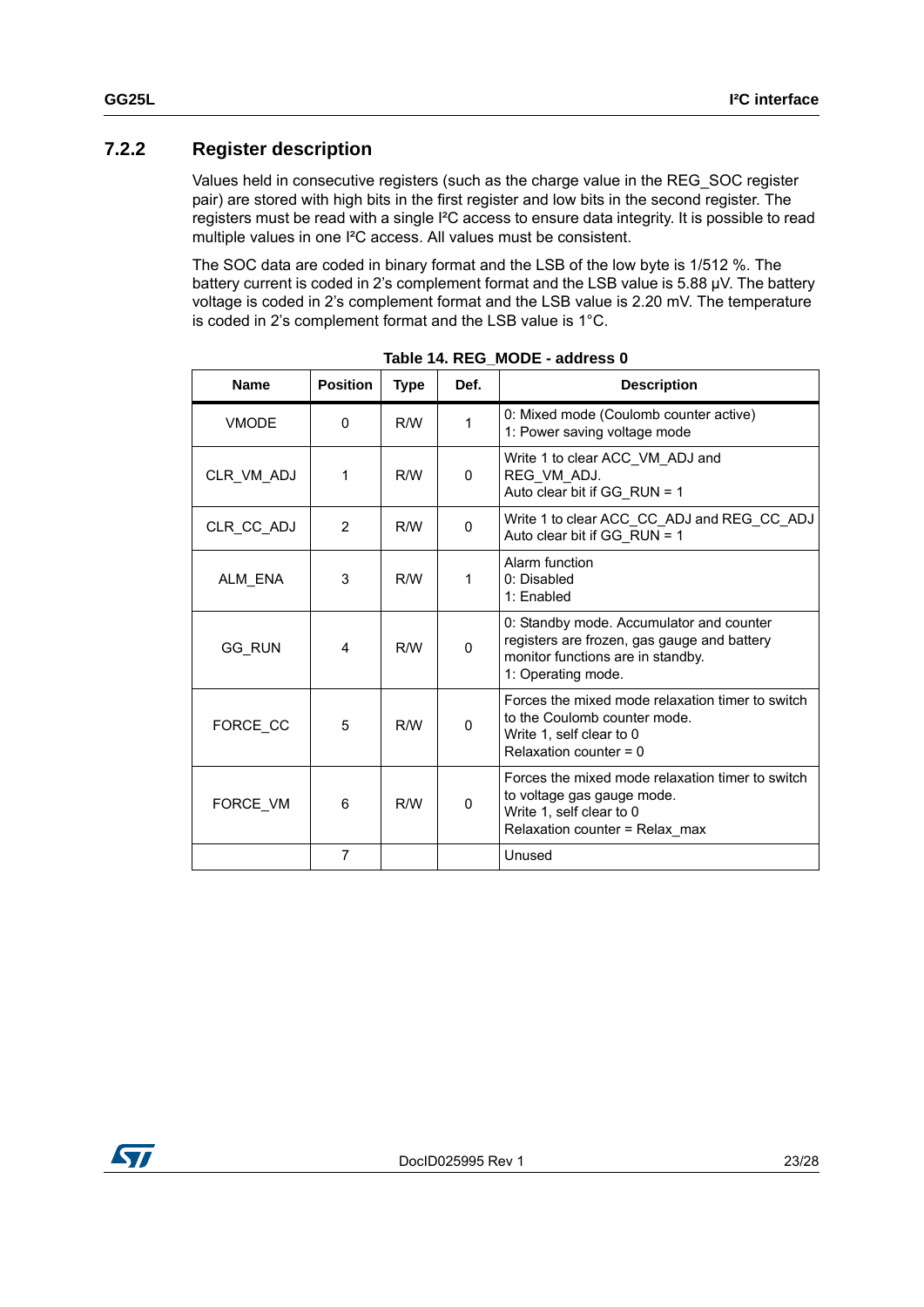<span id="page-23-0"></span>

| <b>Name</b>    | <b>Position</b> | <b>Type</b> | Def.         | <b>Description</b>                                                                                                                                                            |  |  |
|----------------|-----------------|-------------|--------------|-------------------------------------------------------------------------------------------------------------------------------------------------------------------------------|--|--|
| <b>IO0DATA</b> | $\mathbf 0$     | R           | X            | ALM pin status<br>$0 = ALM$ input is low<br>$1 = ALM$ input is high                                                                                                           |  |  |
|                |                 | W           | 1            | ALM pin output drive<br>$0 = ALM$ is forced low<br>$1 = ALM$ is driven by the alarm conditions                                                                                |  |  |
| GG RST         | 1               | W           | $\mathbf{0}$ | $0:$ no effect<br>1: resets the conversion counter<br>GG_RST is a self-clearing bit.                                                                                          |  |  |
| GG_VM          | $\overline{2}$  | R           | 0            | Voltage mode active<br>0 = REG SOC from Coulomb counter mode<br>1 = REG SOC from Voltage mode                                                                                 |  |  |
| <b>BATFAIL</b> | 3               | R/W         | 0            | Battery removal or UVLO detection bit.<br>Write 0 to clear<br>(Write 1 is ignored)                                                                                            |  |  |
|                |                 | R           | 1            | Power on reset (POR) detection bit<br>$0 = no POR$ event occurred<br>$1 = POR$ event occurred                                                                                 |  |  |
| <b>PORDET</b>  | 4               | W           | 0            | Soft reset<br>$0$ = release the soft-reset and clear the POR<br>detection bit,<br>$1$ = assert the soft-reset and set the POR detection<br>bit.<br>This bit is self clearing. |  |  |
| ALM_SOC        | 5               | R/W         | 0            | Set with a low-SOC condition.<br>Cleared by writing 0.                                                                                                                        |  |  |
| ALM_VOLT       | 6               | R/W         | 0            | Set with a low-voltage condition.<br>Cleared by writing 0.                                                                                                                    |  |  |
|                | $\overline{7}$  |             |              | Unused                                                                                                                                                                        |  |  |

**Table 15. REG\_CTRL - address 1**

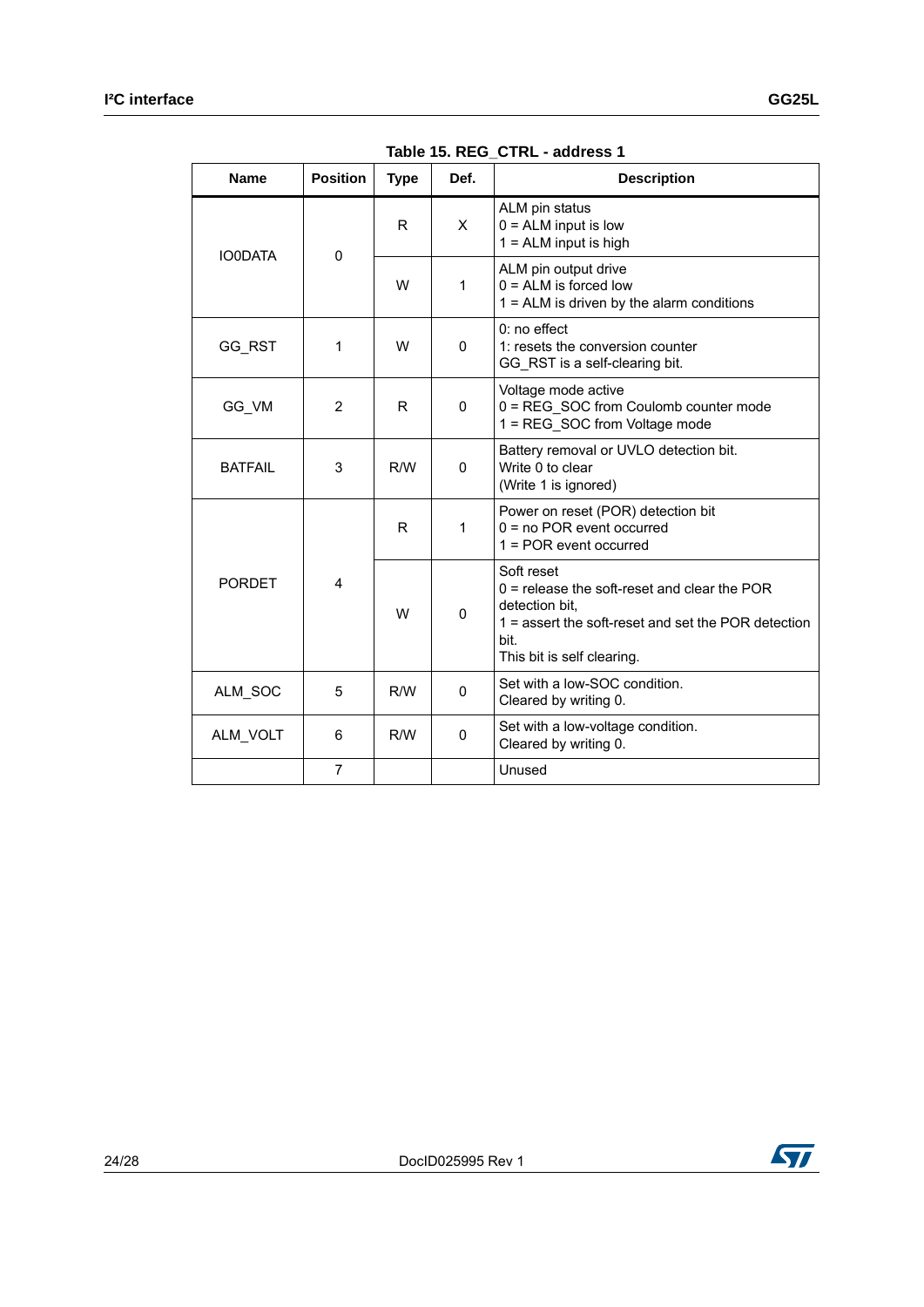## <span id="page-24-0"></span>**8 Package information**

In order to meet environmental requirements, ST offers these devices in different grades of ECOPACK® packages, depending on their level of environmental compliance. ECOPACK® specifications, grade definitions and product status are available at: *[www.st.com](http://www.st.com)*. ECOPACK® is an ST trademark.





- 1. The terminal A1 on the bump side is identified by a distinguishing feature for instance, by a circular "clear area" typically 0.1 mm in diameter and/or a missing bump.
- 2. The terminal A1, on the back side, is identified by a distinguishing feature for instance, by a circular "clear

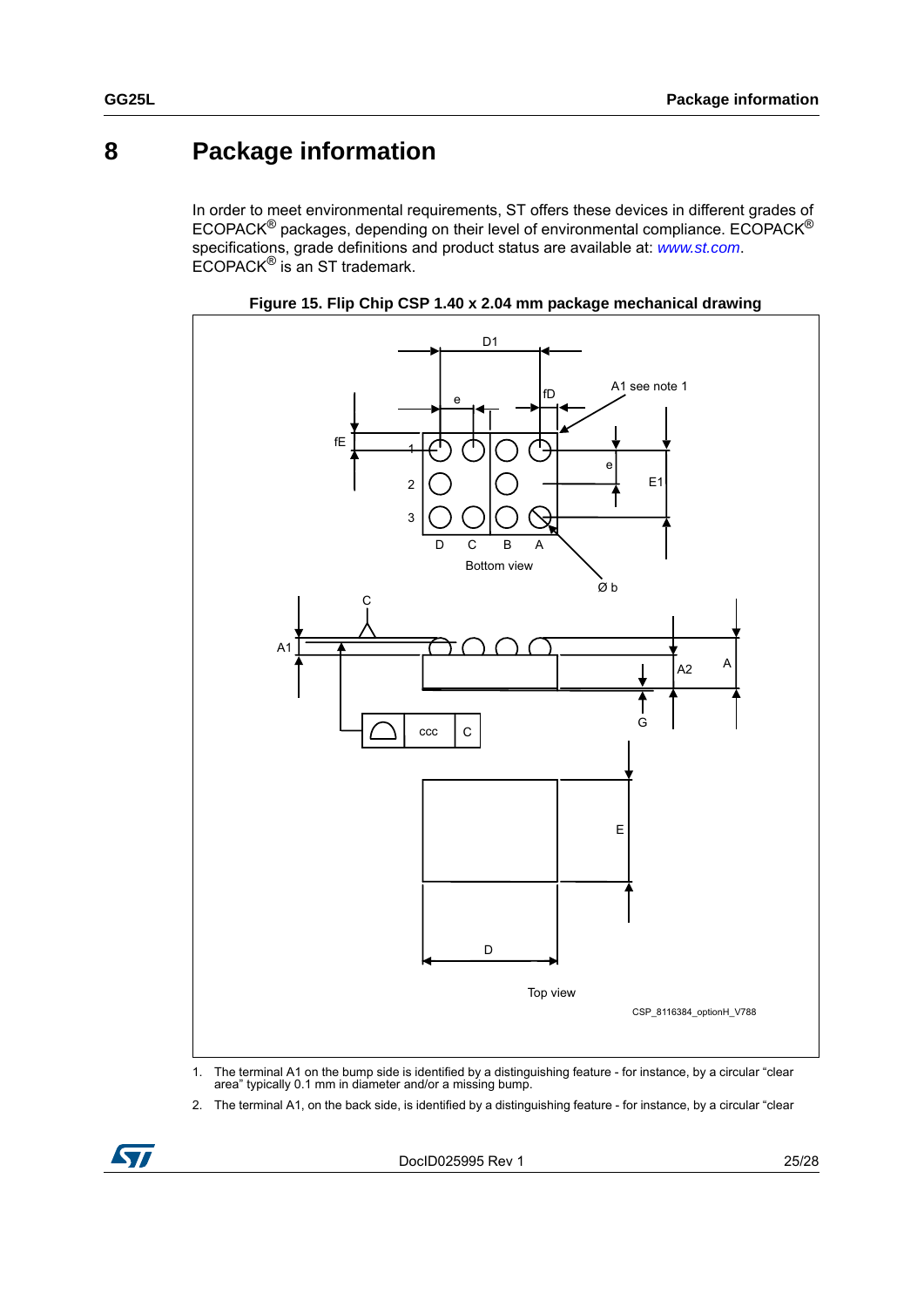|                | <b>Dimensions</b> |                    |       |       |               |       |  |  |  |
|----------------|-------------------|--------------------|-------|-------|---------------|-------|--|--|--|
| Symbol         |                   | <b>Millimeters</b> |       |       | <b>Inches</b> |       |  |  |  |
|                | Min.              | Typ.               | Max.  | Min.  | Typ.          | Max.  |  |  |  |
| A              | 0.545             | 0.600              | 0.655 | 0.021 | 0.024         | 0.026 |  |  |  |
| A <sub>1</sub> | 0.165             | 0.200              | 0.235 | 0.006 | 0.008         | 0.009 |  |  |  |
| A <sub>2</sub> | 0.330             | 0.350              | 0.370 | 0.013 | 0.014         | 0.015 |  |  |  |
| b              | 0.220             | 0.260              | 0.300 | 0.009 | 0.010         | 0.012 |  |  |  |
| D              | 1.98              | 2.01               | 2.04  | 0.078 | 0.079         | 0.080 |  |  |  |
| D <sub>1</sub> |                   | 1.20               |       |       | 0.047         |       |  |  |  |
| E              | 1.34              | 1.37               | 1.40  | 0.053 | 0.054         | 0.055 |  |  |  |
| E1             |                   | 0.800              |       |       | 0.031         |       |  |  |  |
| e              | 0.360             | 0.400              | 0.440 | 0.014 | 0.016         | 0.017 |  |  |  |
| fD             | 0.395             | 0.405              | 0.415 | 0.016 | 0.016         | 0.016 |  |  |  |
| fE             | 0.275             | 0.285              | 0.295 | 0.011 | 0.011         | 0.012 |  |  |  |
| G              |                   | 0.050              |       |       | 0.002         |       |  |  |  |
| ccc            |                   |                    | 0.050 |       |               | 0.002 |  |  |  |

area" typically 0.2 mm in diameter depending on the die size.

**Table 16. Flip Chip CSP 1.4 x 2.04 mm package mechanical data**

#### **Figure 16. Flip Chip CSP 1.4 x 2.04 mm footprint recommendation**





26/28 DocID025995 Rev 1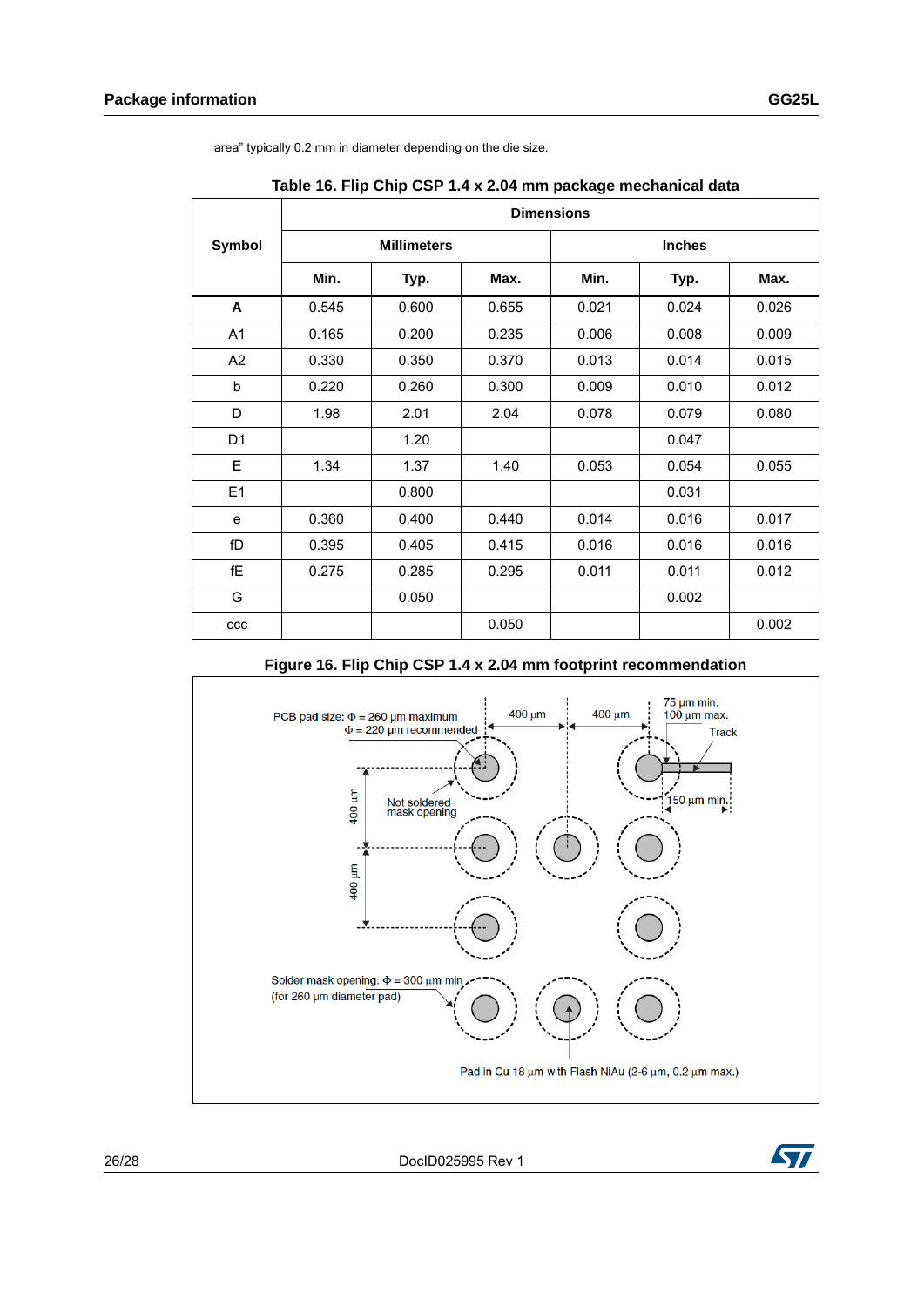# <span id="page-26-0"></span>**9 Revision history**

| Table 17. Document revision history |
|-------------------------------------|
|-------------------------------------|

| <b>Date</b> | <b>Revision</b> | <b>Changes</b>  |
|-------------|-----------------|-----------------|
| 28-Feb-2014 |                 | Initial release |